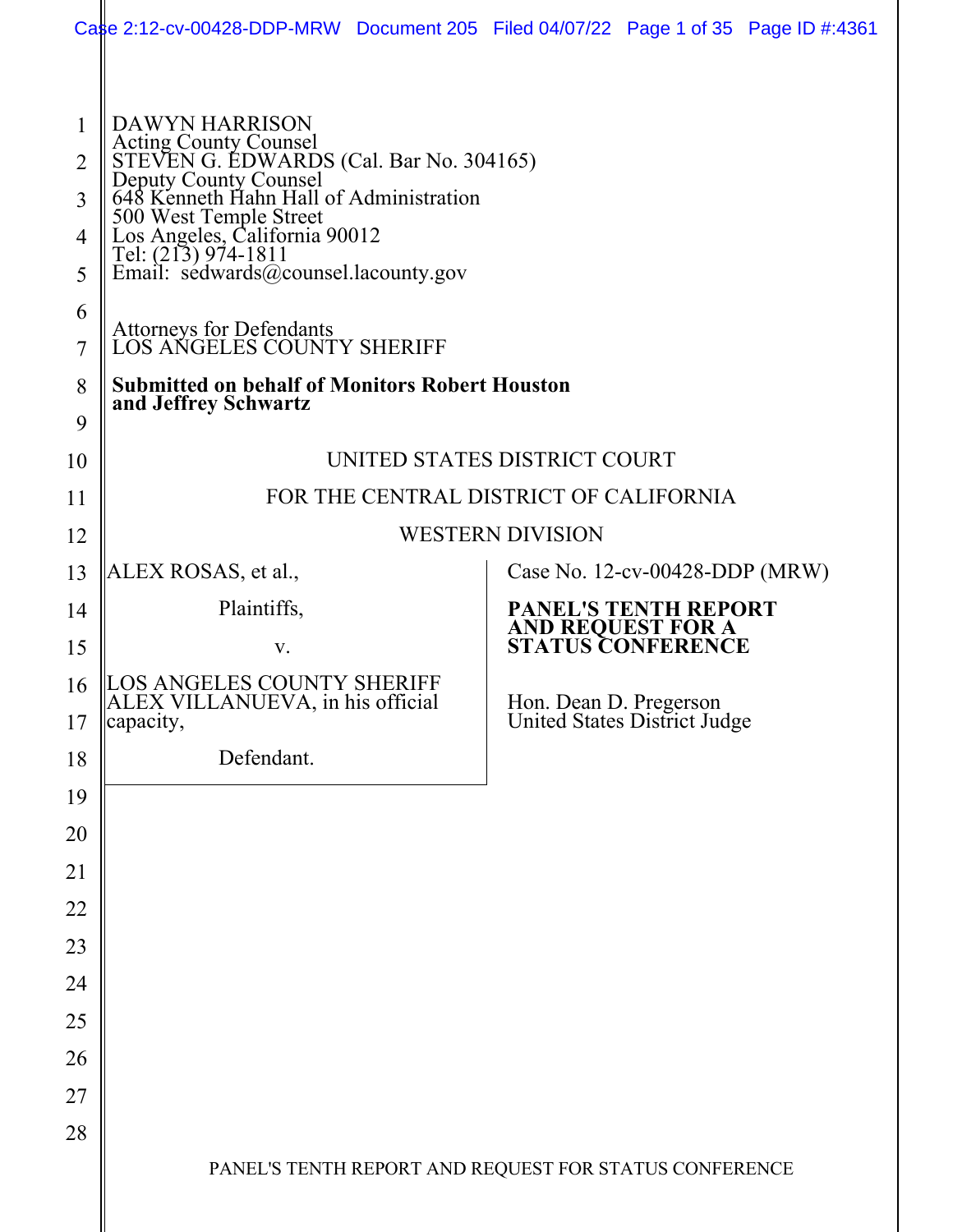Pursuant to Section V of the Settlement Agreement And Release of Claims, the Monitors appointed by this Court, Jeffrey Schwartz and Robert Houston (collectively, the "Panel") hereby submit the attached Panel's Tenth Report "evaluation Defendant's Compliance with Action Plan" prepared by the Panel for the six-month period from January 1, 2021 to June 30, 2021. This Report takes into consideration the comments from the parties in accordance with Section V of the Settlement Agreement. The Panel is available to answer any questions the Court may have regarding this Report as such times as are convenient for the Court and the parties.

Concurrent with the filing of this Report, the Panel respectfully requests a status conference with the Court for the reasons set forth in greater detail in the Introduction to the Report.

With the consent of the parties, the Panel requested counsel file this Report on its behalf as neither monitor has easy access to the Court's electronic filing system.

Dated: April 7, 2022 Respectfully submitted,

By /s/ Monitor Bob Houston Monitor and on behalf of Monitor Dr. Jeff Schwartz

.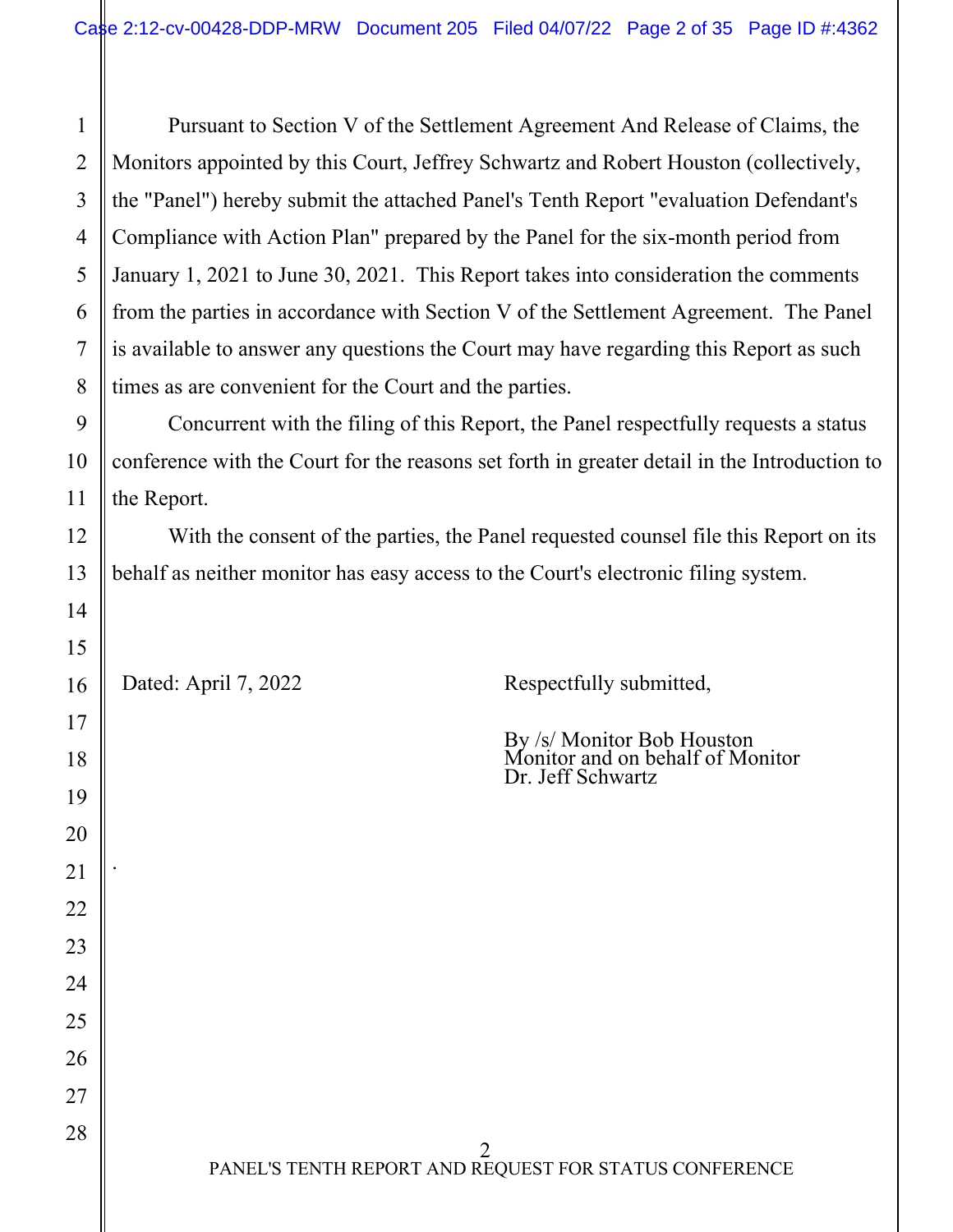# **PANEL'S TENTH REPORT**

#### **Introduction and Request for Status Conference:**

The Monitors have been in place on this case for eight years, since 2014. Active monitoring of LASD's progress toward compliance with the Settlement Agreement has been continuous for the last six years, or since 2016.

While great progress was made on many fronts in the initial years of monitoring (none more important than the elimination of inmate beatings<sup>1</sup> and the change in culture of the downtown facilities from enforcement‐oriented to service‐oriented), as noted in prior Monitor reports, that has not been the case recently. From the use of force packages we have been reviewing, we are no longer seeing progression towards professional management of force situations. It is time for the jail culture to stop supporting behaviors that are forbidden by Policy.

As the Monitors reported to the jail management during their most recent visit and tour, in December, 2021, the Panel is deeply concerned that progress on some key issues has 'plateaued" on some key issues and actually regressed on some others. **The Monitors respectfully request a status conference with the Court in light of the recent lack of progress on key issues.**

The Panel recognizes that the jails, and all of LASD, have been in uncharted waters for the last two years. Staff shortages due to inability to recruit combined with extraordinary sickness and other absenteeism rates have affected staff morale and had far‐reaching consequences in many areas of operations. In spite of that, it is the Department's responsibility to move toward compliance and the Panel's responsibility to report on that progress or lack of progress.

More specifically, the use of "head shots" (punches to the head of an inmate) where prohibited by policy, has been relatively unchanged in the last two years or more, and may be increasing. No issue has been discussed more with management over the last six years and especially in the last two years, to little avail. That problem is compounded by two other factors. Use of force reviews by supervisors and managers in the serious cases selected by the Monitors, almost always fail to note out-of-policy head shots or – less frequently – attempts to justify them. Then the supervisors and managers are not held accountable for those failures

 $\begin{array}{c}\n\hline\n\hline\n\hline\n\hline\n\hline\n\end{array}$  $<sup>1</sup>$  The panel is referencing situations in which multiple Deputies continued to beat and/or</sup> kick an inmate after he was on the floor and sometimes unconscious, or in which inmates were taken to off camera locations where brutal uses of force were administered as retaliation or for intimidation, or the like. The panel distinguishes these situations from uses of force that are out of compliance with policy but are not primarily retaliation and are not intended to inflict serious injury.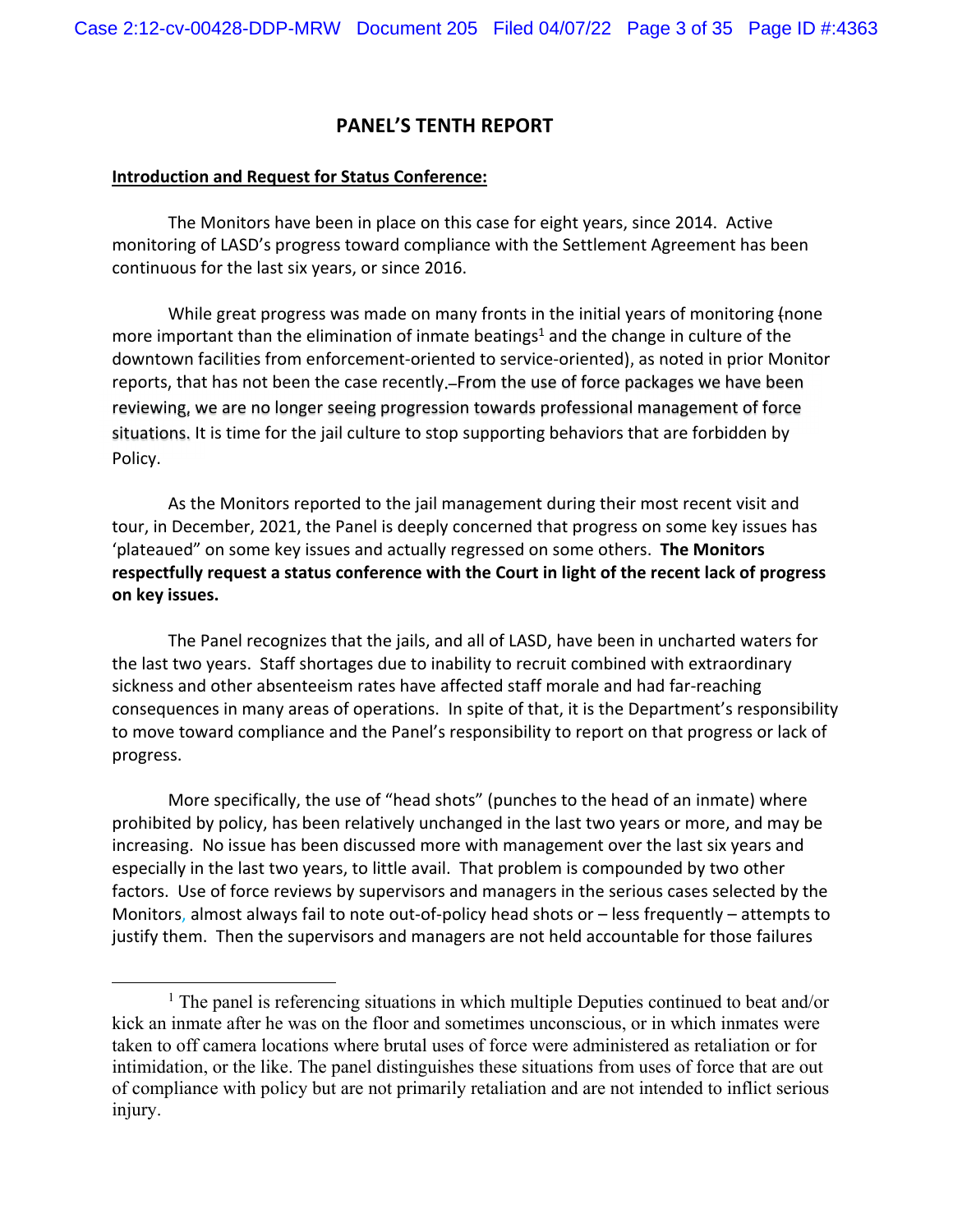and the Deputies using the improper for are "counseled" or sent to remedial training and actual discipline is seldom imposed. While the Department has openly acknowledged this continuing issue in discussions with the Monitors, and is now contemplating changes to the way head shots are categorized and reported, there has been little real change or progress in more than two years.

A second long‐standing and consistent problem is the tendency of Deputies to fail to call for a supervisor when encountering a recalcitrant inmate, as required by policy and Provision 2.7, and/or to put hands on an inmate unnecessarily, resulting in a use of force. This problem is closely related to another issue, the 32 hours of DeVRT training provided to all jail staff. In simple terms, the Panel sees little evidence that the DeVRT training has been generally effective and little evidence of specific de‐escalation skills from that training. The panel was concerned about DeVRT from the outset several years ago and spent a great deal of time suggesting changes. After repeated attempts by the Monitors to suggest a fundamentally different approach to conflict resolution training were rejected, the Panel did approve the DeVRT curriculum, hoping that the Department's approach would be successful and the Monitors would be proved wrong. Ultimately, it was the Department's decision about the content of this training but the results over several years have reinforced the Panel's view that the DeVRT training is substantially less effective than is needed. (We found **Compliance** with **3.3** on June 30th, 2018)

Another frequent issue of concern is the Department's use of the WRAP, a relatively new piece of equipment and procedure for immobilizing inmates to prevent further violence. The Monitors were assured that the WRAP policy satisfactorily addressed their major concerns but case reviews suggested the policy in question was being violated on a regular basis. The Monitors wrote to the Department twice about the unreasonable delay in revising and following policy. We were told that the Department would investigate the matter and get back to the Monitors. That has not happened. The Monitors recognize that there are many stakeholders weighing in on the WRAP Policy revision but the continuing practice with WRAP cannot be justified. Short of a new and formally approved policy, the Department could have issued one or more directives to correct the improper and potentially dangerous WRAP practices, but has not. While the positions of other stakeholders may complicate this situation, the Department is ultimately responsible for what they do and do not approve as policy, and when.

In the first few years of monitoring, the Panel selected cases for a given quarter from the cases in which the Department investigation was complete. That meant that almost all of the cases selected were a year or more in arrears. In order to have a substantial number of cases that were more recent, the Monitors arranged with the Department that some selected cases would continue to be those in which investigations were complete but an additional group of cases would be selected that were relatively recent and for which the Department agreed to complete investigations with high priority. This selection process was intended to recognize ongoing improvements in performance. That arrangement worked well until perhaps two years ago. Since then, the cases have been increasingly in arrears and the panel finds itself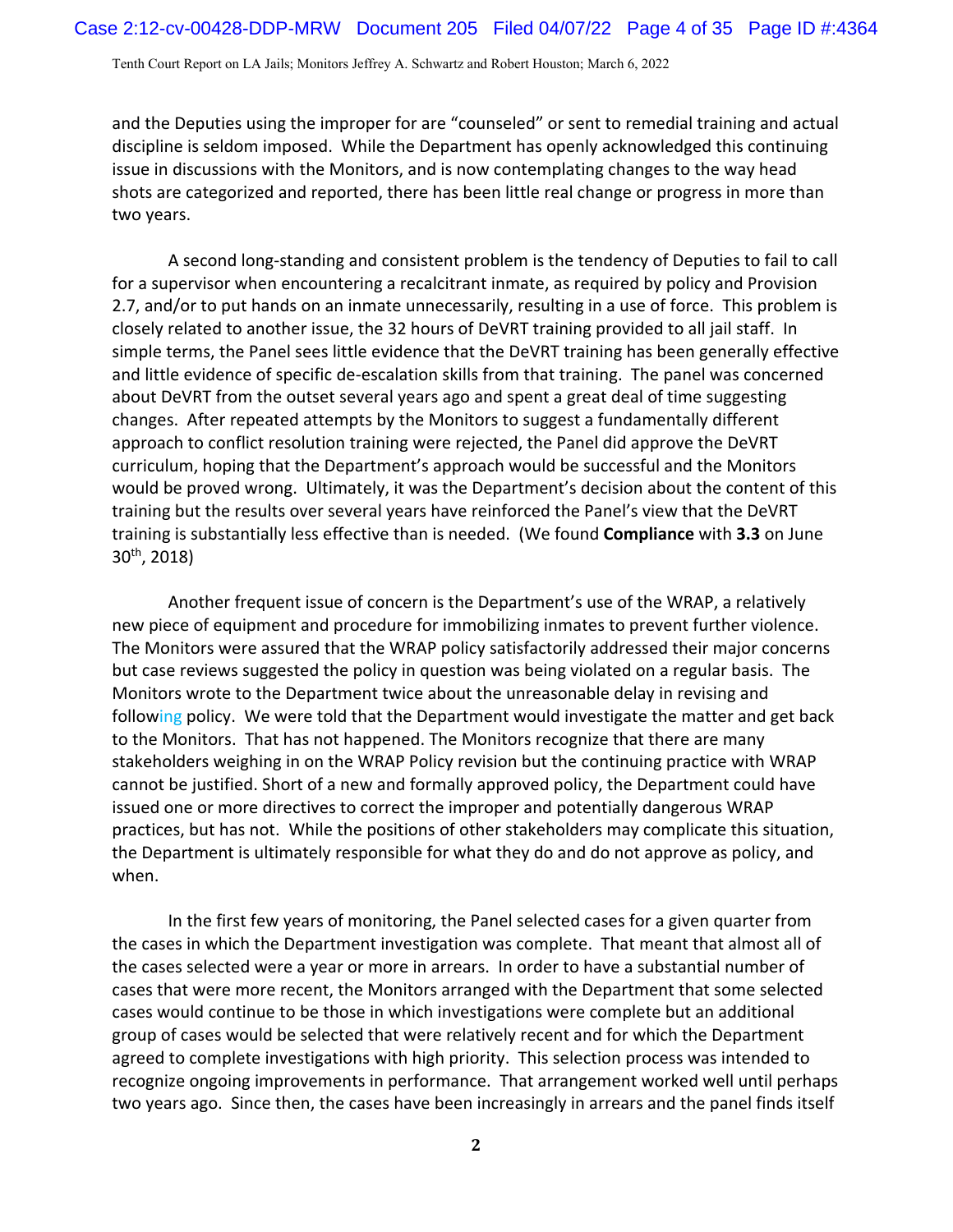sometimes evaluating incidents from eighteen months ago or more. The Monitors, in assessing a quarter, do not have some of the cases requested in advance for review that quarter. Obviously, the Panel's feedback is far less helpful when it concerns a case from a year and a half ago. The Monitors have raised this problem repeatedly, informally and formally, but it is getting worse rather than better.

The Monitors note that throughout this Report, auditors have not examined some source documents. From the initiation of monitoring the Rosas agreement, specific source documents have been reviewed by auditors working with the Department‐appointed Monitor, initially Richard Drooyan and for the last few years, Marc Harris. When Mr. Harris resigned as Monitor to accept a special assignment in Washington D.C., his law firm no longer maintained a contract with the auditors.

The Department should have made alternative arrangements to rehire the auditors but has not. As a consequence, the Monitors are unable to vouch for the accuracy of some of the findings reported by the Department in its self‐report. It is a necessity that the auditors be rehired or some other auditing arrangement be developed.

In the past, the Auditors have generally corroborated the Department's self‐assessment data. That would suggest that even in the absence of Auditors, the Monitors could rely on the findings in the self‐assessment reports. However, a recent development has cast doubt on that conclusion. Provision 6.11 requires the Department to log and report all inmate grievances falling into any of five categories. For the first two quarters of 2021, the Department reported two such grievances. However, the Monitors reviewed information documenting an additional eight such grievances in Q1 and Q2, 2021. The Panel wrote to the Department asking about the unreported grievances and received a quick reply saying the Department would review the situation. It has been over three weeks and the Panel has not received anything. The apparent under-reporting raises the specter that other self-reporting may be substantially incorrect.

This situation is not isolated and there is a concerning pattern of failure to respond in substance to questions or issues raised by the Monitors. As mentioned above, the Panel has twice written about WRAP policies and practices. Except for an informal explanation of why the new WRAP policy has not been approved, the Panel still has no answers or information.

Following our last site visit, the Monitors wrote to the Department on Jan. 2,2021, listing a number of concerns, issues and questions. We received an immediate reply that the Department would review those and respond to us. That was over three months ago and we have received nothing.

The Panel has previously expressed concern about lack of clarity regarding the specifics of the "force concepts" training assigned by MCJ Unit Commanders. *See* Seventh Report, p. 25, n.36 (noting that the annual refresher course required by Section **3.1** is not appropriate as a remedial measure for individuals with disproportionate number of uses of force situations).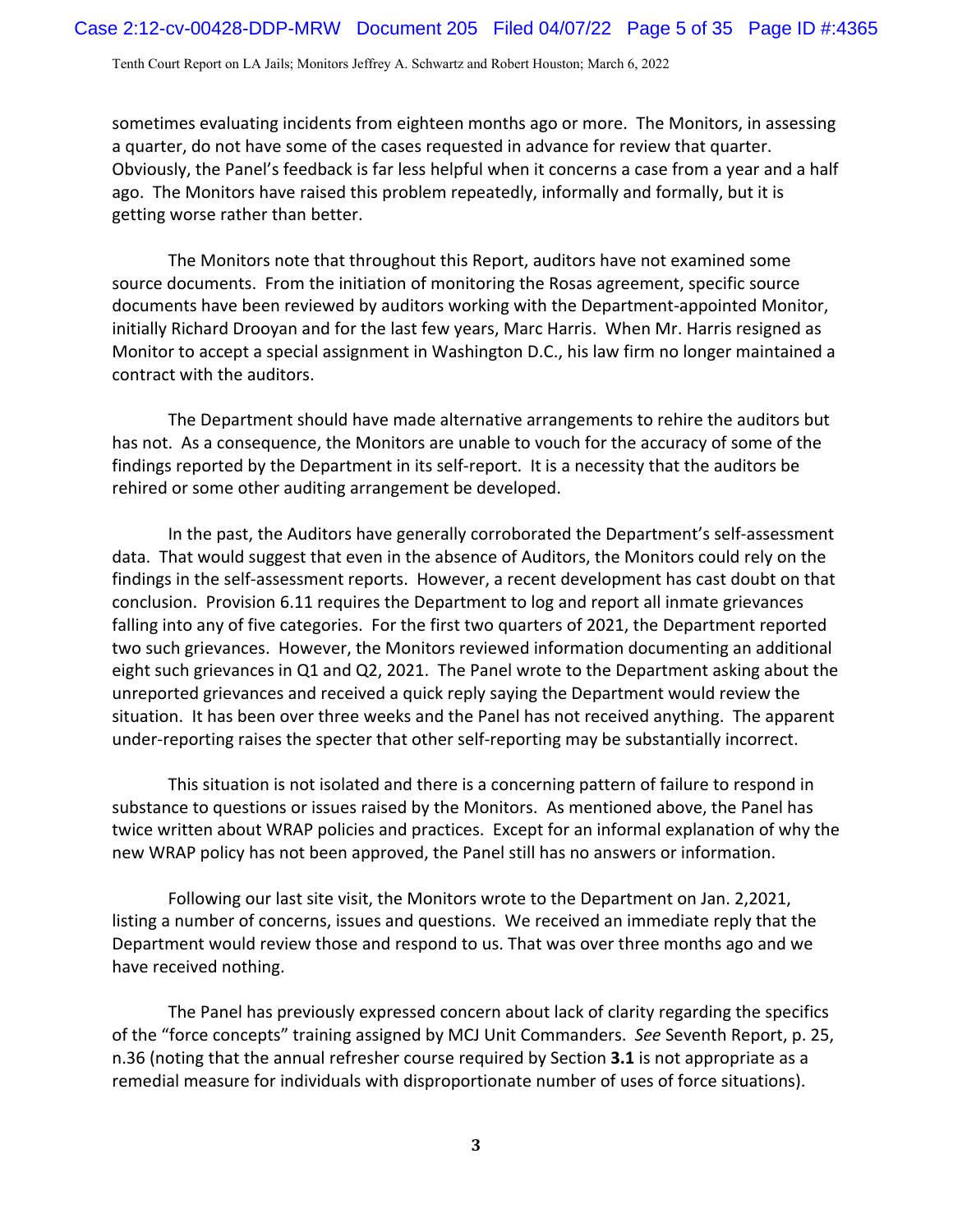The Panel has not been furnished with any further information and remains concerned about the appropriateness of the remedial use of force training.

The Monitors do not expect instantaneous information but the quick response of "We will look into this and get back to you", followed by nothing, makes it particularly difficult to determine the Department's compliance status.

One situation at MCJ and asked about in that Jan. 2 letter was of most serious concern. We wrote:

"On Sept. 7, 2021 there may have been information that a firearm might have been smuggled into MCJ. That appears to have led to a shakedown of at least two tiers and a strip search and X-ray search of the inmates on those tiers. During our visit, many inmates were interviewed separately by the Monitors. Inmate complaints about this situation were very consistent. They said they were taken out of their cells in the morning, given no explanation (except for one inmate who said he was told the reason for the search by a deputy), strip searched, then walked naked en masse through the jail and down to the room with the X-ray machine, passing large numbers of male and female staff members, some of whom, according to the inmates we interviewed, mocked them or made other humiliating comments. They stated that they got boxers but still no shoes and were taken to the yard where they were kept for hours until returned to their cells that night."

"Questions: Who approved this procedure?

Is this a standard procedure?

Once stripped outside their cells, why were the inmates not given boxers and sandals before escorting them through the jail?

How long were various groups of inmates kept naked?

How long before various groups of inmates were returned to their cells?

What level of supervisor oversaw these events?

Is there a policy governing this type of search?

Did all inmates get food, water and access to bathrooms at reasonable intervals?"

The Department's immediate response said they had already completed an "After‐Action Report" and Corrective Action Plans. We have received neither of these and no other information.

It should also be noted that the previous nine Monitoring reports were authored by all three Monitors. This report is written by the remaining two Monitors, Robert Houston and Jeffrey Schwartz. While Mr. Harris formally resigned as a Monitor in early Sept., 2021, he had informally told all parties a month earlier that he was almost certainly leaving. Since he was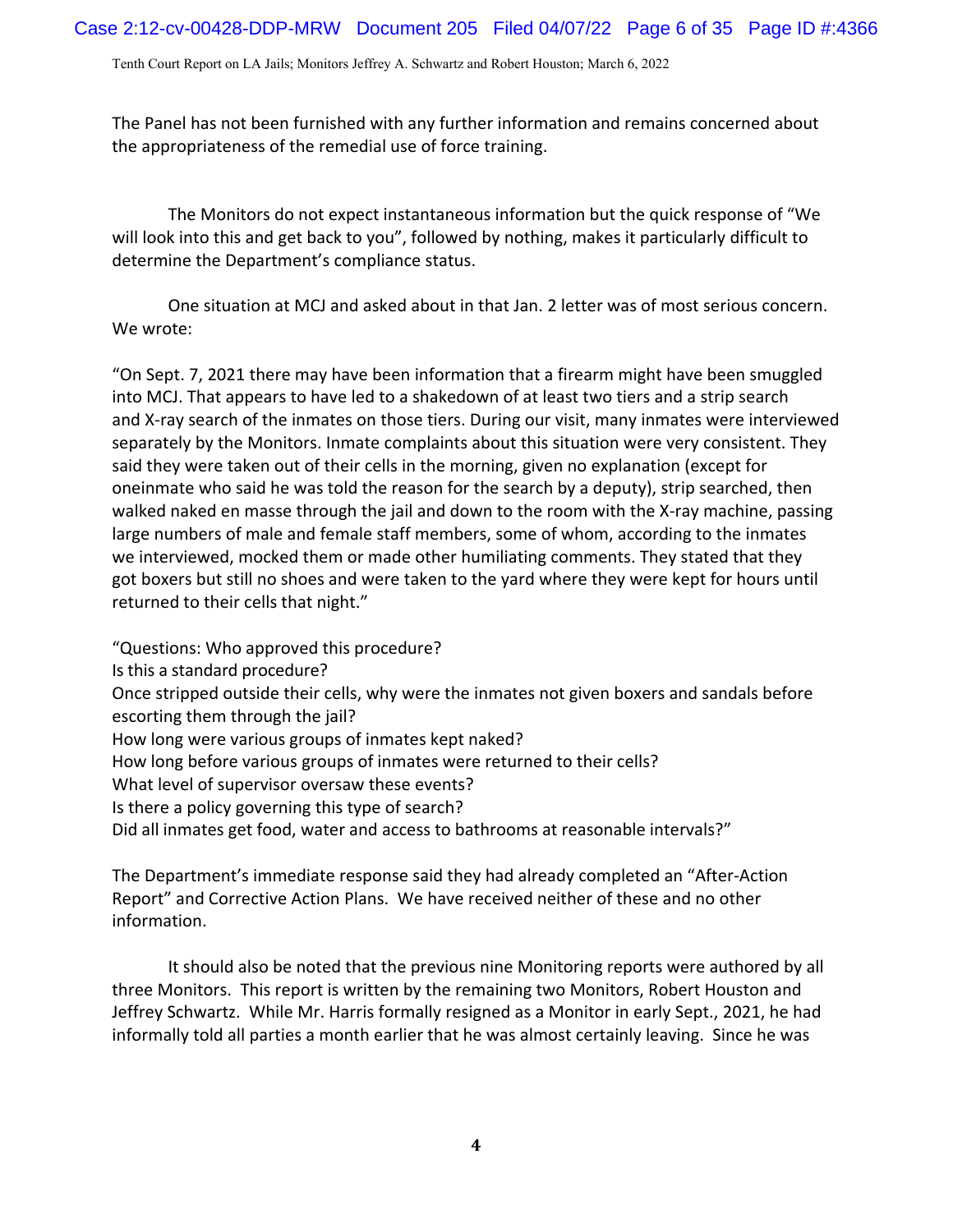appointed by the Department<sup>2</sup>, it is their responsibility to replace him. In spite of several inquiries and entreaties, the Department took several months to identify a replacement but within the last several weeks the Department has said the arrangements could not be completed. It is now seven months since Marc Harris signaled his departure. Since the Monitors divide cases for review, this situation results in a fifty percent increase in workload for the remaining two Monitors. The encouraging news is that the Department has just indicated it has selected a replacement Monitor and, while contracts and approvals must still be finalized, it appears a return to a three Monitor Panel may be soon.

The Panel notes compliance and non‐compliance for every provision in each of its reports but there is no consensus among the Parties about what that means in relation to termination. More specifically, the Parties have never agreed on the question of grouping of provisions (into "buckets") that determine which provisions must be in compliance concurrently with other Provisions As noted in the Panel's prior reports, the Panel has encouraged both Parties to adopt a meaningful framework to determine the Department's compliance with the Settlement Agreement but the Monitors are unaware of attempts in the last few years by either Party to initiate discussion or negotiations about that or other unresolved issues. The Monitors believe that a clear pathway to compliance would be a valuable motivating factor for all.

In order to be as constructive as possible, the Monitors have provided a list of suggested changes to policies and procedures related to the *Rosas* agreement. That list of recommendations is Appendix B to this report. It should be emphasized that these are just that, recommendations, and are not required by the settlement agreement or in any other fashion.

The Monitors also plan to make a substantial change in the manner in which they report compliance and non‐compliance on a quarterly basis. Beginning with the Second Semester of 2021, the Monitors will provide both Parties a Force Matrix for all cases reviewed during each Quarter. This Matrix provides the Department's compliance/non‐compliance/non‐applicable with each Provision in every case we review.

#### **Brief History:**

The Settlement Agreement and Release (the "Settlement Agreement") between the Parties in *Alex Rosas, et al. v. Leroy Baca,* Case No. CV 12‐00248‐DPP (the "*Rosas*" case) provides that the Court‐appointed Monitors (the "Panel") will "prepare and submit to the Parties and the Court periodic reports evaluating Defendant's compliance with the Action Plan [developed by the Panel] ('Reports') at intervals the Panel shall determine." This Report sets forth the Panel's assessment of the Los Angeles County Sheriff's compliance with the provisions of the Action Plan during the period from January 1, 2021, to July 31<sup>st</sup>, 2021, and it is created

 <sup>2</sup> <sup>2</sup> Per the Rosas settlement agreement, a second Monitor, Jeffrey Schwartz, was appointed by the Plaintiffs and the third, Robert Houston was mutually agreed upon by both parties.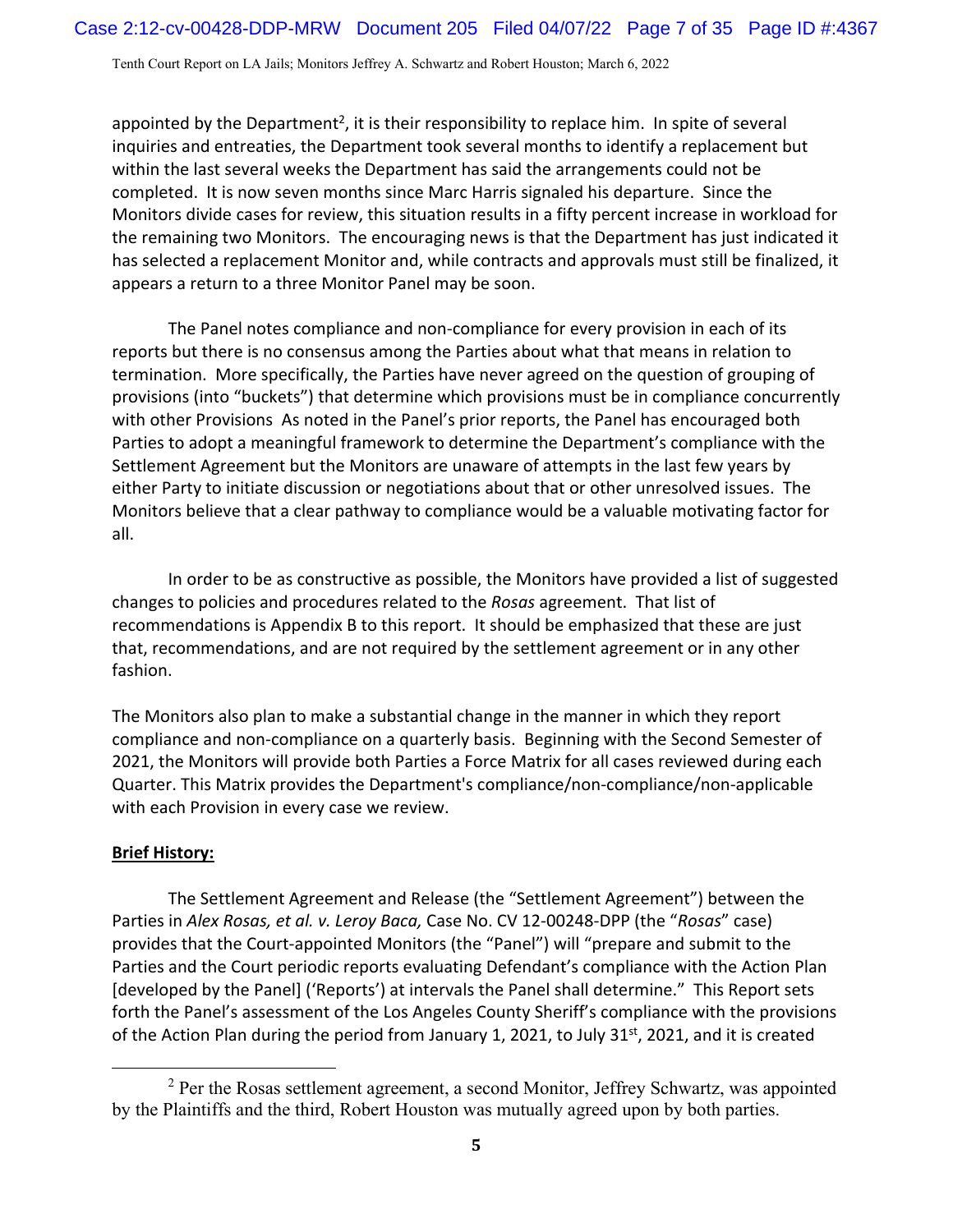for the purposes of the settlement of the *Rosas* case. In accordance with Paragraph V of the Settlement Agreement, it takes into consideration comments received from the Class Counsel on March 17<sup>th</sup>, 2022 and the Defendants on March 21<sup>st</sup>, 2022,

In May 2014, the Parties retained the Panel "to develop a corrective action plan ('Action Plan') designed to ensure that [inmates] are not subject to excessive force in the Jail Complex in downtown Los Angeles" (the "Downtown Jail Complex"). The plan developed by the Panel sets forth provisions in twenty-one (21) areas that the Sheriff is required to implement in the Downtown Jail Complex. The plan was approved by the Court on April 7, 2016. Under Paragraph VIII of the Settlement Agreement, "[w]hen the Panel certifies that any recommendation of the Action Plan has been implemented it shall commence a period of monitoring the Defendant's compliance with respect to that recommendation ('Compliance Period')." As of November 1, 2018, the Sheriff's Department (the "Department") has implemented 104 of the Panel's 106 recommendations. The remaining two recommendations, Section 4.10 (expansion of conflict resolution training) and Section 9.1 (security checks), have been superseded by the Settlement Agreement and Stipulated Order of Resolution in *United States v. County of Los Angeles, et al*., CV No. 15‐05903 (JEMx) (the "DOJ case").

In the Panel's Ninth Report, for the second half of 2020, the use of force numbers increased slightly across all of the Downtown facilities, but were still well below the numbers we saw in 2018 and 2019. It was noted in our Eighth and Ninth Reports that much of this decrease was undoubtedly attributable to the significant reduction in the inmate population in the Second Quarter of 2020 due to the COVID‐19 pandemic. In the First Semester of 2021, we have seen 565 incidents across all three facilities, an increase of 9% from the Second half of 2020. Most of these incidents were of Category 1. Notably, there were no Category 3 force incidents at any of the Downtown jail facilities in the second half of 2020 while there were four (4) Category 3 force incidents in Quarters One and Two of 2021. While the numbers of Category 3 incidents are too small to distinguish reliable differences from random variation, the increase in Category 3 incidents is a cause for concern.

The Panel reviewed 25 force packages in the First Quarter of 2021 and 25 force packages in the Second Quarter of 2021. The Panel did not select these force packages randomly or in proportion to the frequency with which various categories of force occur. Rather, the Panel selected for review the force incidents most likely to involve serious uses of force, as has been the case since the beginning of *Rosas* monitoring.

Other issues raised by the Panel in prior reports persisted in the Tenth Reporting period, most notably, the failure of the Department to mete out discipline in cases where force policies are violated or Department personnel inaccurately described force incidents in their written reports. Although significant strides have been made by the Department in limiting improper uses of force and developing a culture that discourages bad practices and emphasizes more positive staff-inmate relationships, the Panel believes that further progress in eliminating improper uses of force can only be achieved if deputies who are proven to have cross the line are disciplined by supervisors who call out this behavior.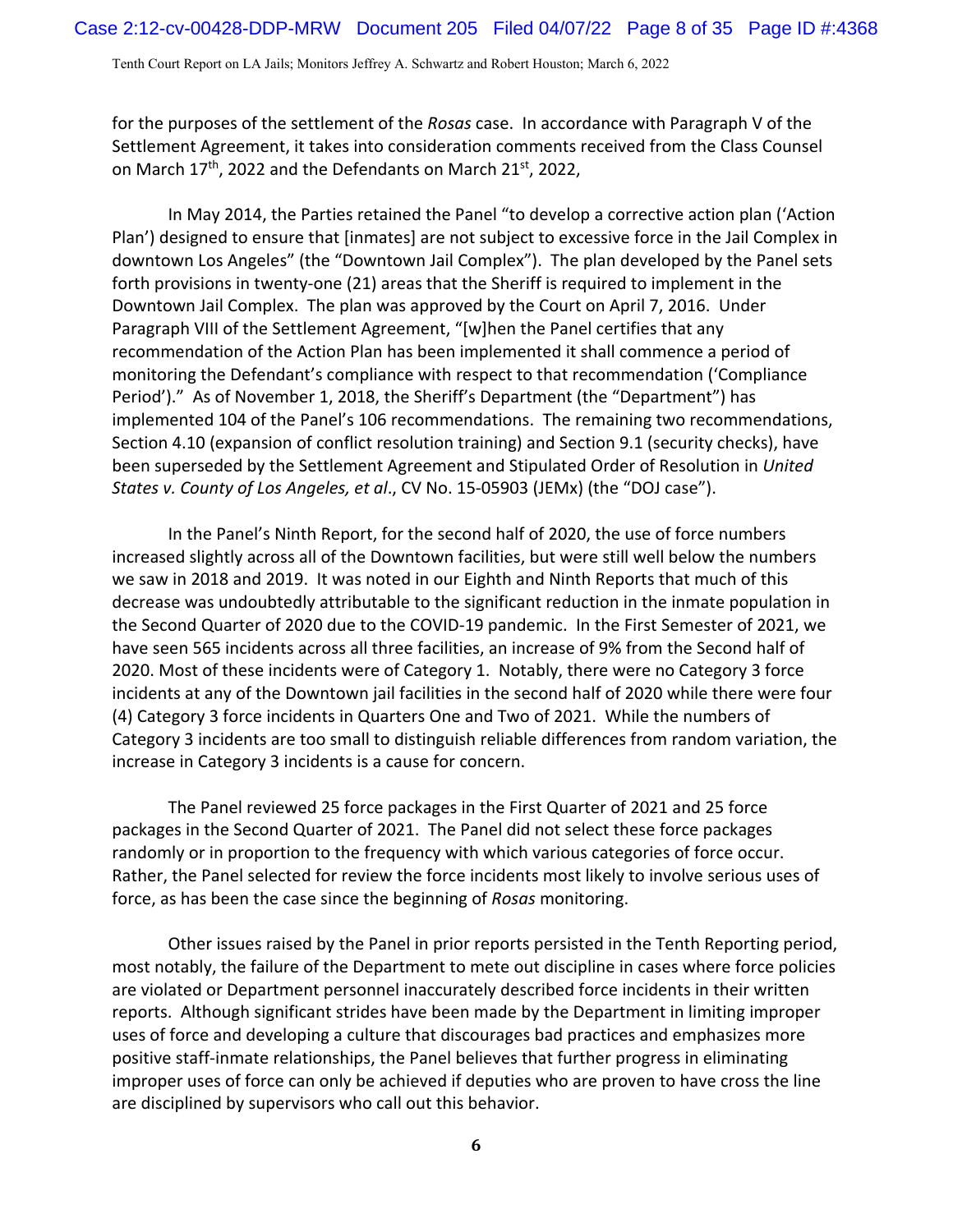Regarding the non‐force related provisions in the Action Plan, the Department submitted its Tenth Self‐Assessment Status Report (the "Tenth Self‐Assessment") on January 22, 2022. During the Tenth Reporting Period, the Panel reviewed records posted by the Department to verify the Department's self‐assessments of its compliance with non‐force provisions of the Action Plan. The Panel's evaluation of the provisions of the self‐assessment reports are included in this Report.

Due to the restrictions and safety concerns caused by the COVID‐19 pandemic, the Panel was not able to visit the jails in the First Half of 2021. Accordingly, the Panel was not able to offer an assessment of the state of the relationship between Department personnel and inmates beyond what can be gleaned from the data and our review of the selected force packages. We resumed our visits to the Jails in December 2021.

During the Tenth Reporting Period, the Panel reviewed fifty (50) completed force packages from the First and Second Quarters of 2021 that were selected by the Panel from a comprehensive list of all force incidents compiled by the Department. As noted above, the Department continues to struggle to complete its use of force investigations in a timely manner.

The Department continued to cooperate well with the Panel. The Department and County Counsel answered most questions and responded to our requests for documents and information. They also engaged in constructive virtual meetings on February  $3<sup>rd</sup>$ , 2021, and May 18<sup>th</sup>, 2021, with the Panel concerning our findings regarding the use of force incidents we reviewed. We appreciate their professionalism, and courtesy in handling our monitoring requests.

#### **ACTION PLAN IMPLEMENTATION**

#### **I. Leadership, Administration and Management**

#### **A. Leadership and Accountability**

The recommendations in **Sections 1.1 through 1.4** of the Action Plan require that Custody be headed by an Assistant Sheriff with no other areas of responsibility, the Sheriff be engaged personally in the management of the jails, the Department's managers be held accountable for any failures to address force problems in the Jails, and that the Department regularly reports to the Board of Supervisors on the use of force in the jails and on its **Compliance** with the Action Plan.

The Department has been in **Compliance** with Sections **1.1** and **1.2** of the Action Plan since January 1, 2017. Custody has been headed by an Assistant Sheriff with no other areas of responsibility since mid‐2014. Custody was under the direction of Bruce Chase for most of the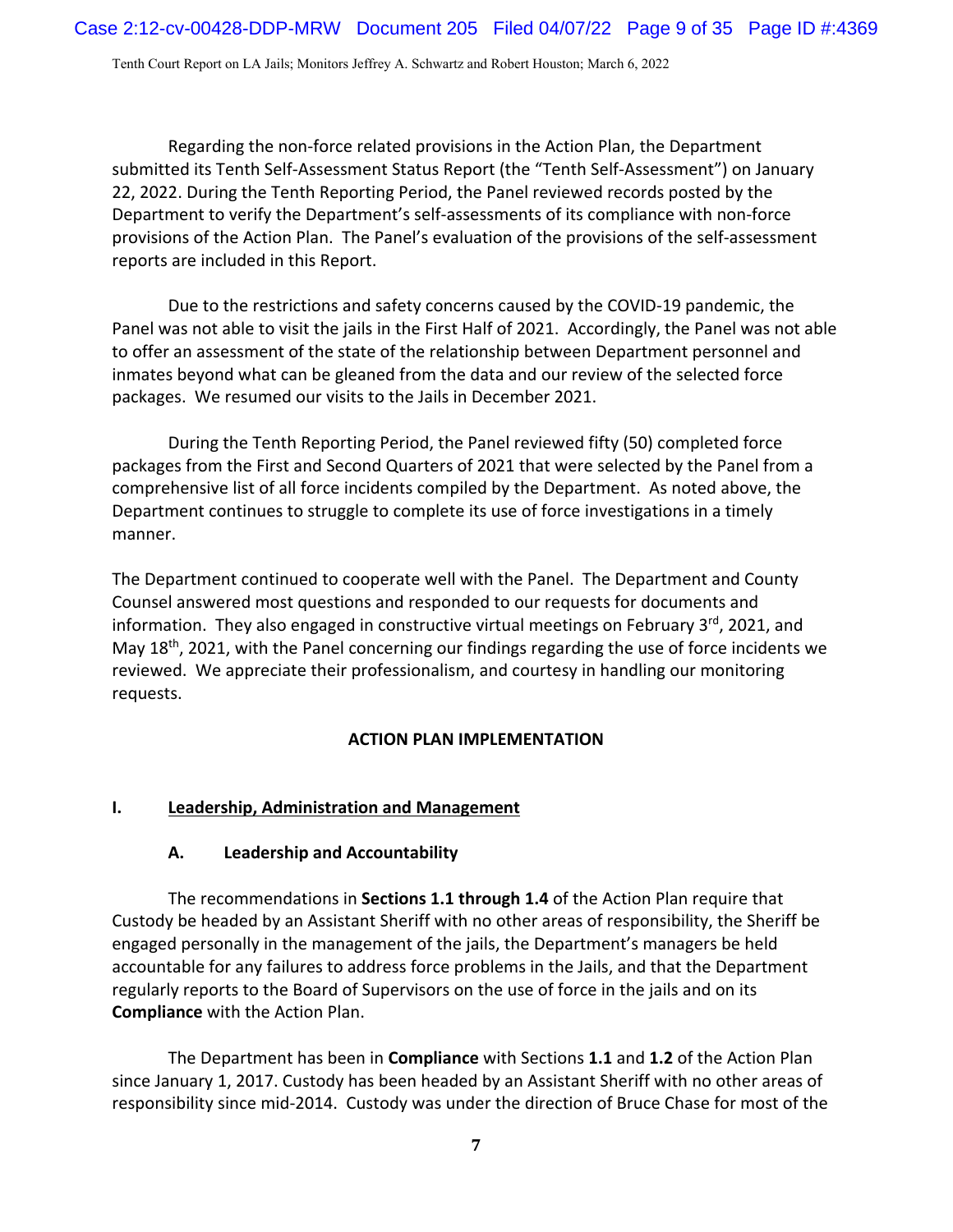$1<sup>st</sup>$  Semester of 2021. Assistant Sheriff Corbett was appointed during the Tenth Reporting Period on April 18<sup>th</sup>, 2021. The Panel found both Assistant Sheriff Chase and Corbett to be accessible, forthright, and fully supportive of the work of the Panel.

The Panel met with Sheriff Villanueva by a Webx video conference in April 2021, and again in early January 2022. Both conversations were candid and forthright. The Monitors expressed concern with the frequency of head punches during our reviews of force packages. The Panel also advised the Sheriff that supervisors need to identify and properly handle situations where force is avoidable (2.2, Force as a last resort) or unnecessarily applied. The Sheriff discussed the lack of resources in the jails in general and the staff and supervisor shortages in particular.

Section **1.3** of the Action Plan provides that Department managers should be held accountable if they fail to address use of force problems at the Downtown jail facilities. The Compliance Measures require the Department to provide a quarterly report that sets forth the number and rank of personnel found to have violated use of force policies in the Jails. In the First Quarter of 2021, one (1) sergeant and one (1) deputy were addressed with written reprimands. In the Second Quarter, two (2) deputies received written reprimands. The Panel notes that in each of those two quarters, the Panel found a substantial number of additional cases in which personnel violated use of force policies and/or the recalcitrant inmate policy. Each of those cases is identified for the Department with particularity prior to the Panel's quarterly meeting with Department managers and supervisors and then discussed in detail at that meeting. More specifically, the Monitors find that often supervisor reviews neither identify, nor effectively address, deputy abuses of inmates with head punches. These punches are forbidden by Provisions and the LASD Custody Manual. Although this has been an ongoing high priority issue, progress toward stemming this behavior has slowed, or more likely, backtracked, based on Monitor force reviews during the first two quarters of 2021. The Monitors emphasized during the December 2021 visit that a change is necessary, both in deputy actions and supervisor reviews. The Department is thus **Not in Compliance** with this portion of Section **1.3.**

In discussions with command staff members over several quarters, the Monitors have recommended that head punches/strikes be removed from the umbrella of 'personal weapons' and given a separate status. During our December 2021 Monitoring visit, the Department said they have agreed to this change but gave no time frame for a policy redraft.

Compliance Measures for Section 1.3 also require the Department to provide data regarding overall force incidents and Category 3 incidents so the Panel can assess whether there have been substantial increases and whether any such increases have been appropriately addressed by Unit Commanders and Commanders. There were two (2) Category 3 uses of force in the First Quarter and two (2) in the Second Quarter of 2021. If there was communication among the Commanders and Unit Commanders about the increase in Category 3 incidents, it was not documented or otherwise apparent from the information the Panel reviewed. The Department has **Not Achieved Compliance** with this aspect of **1.3.**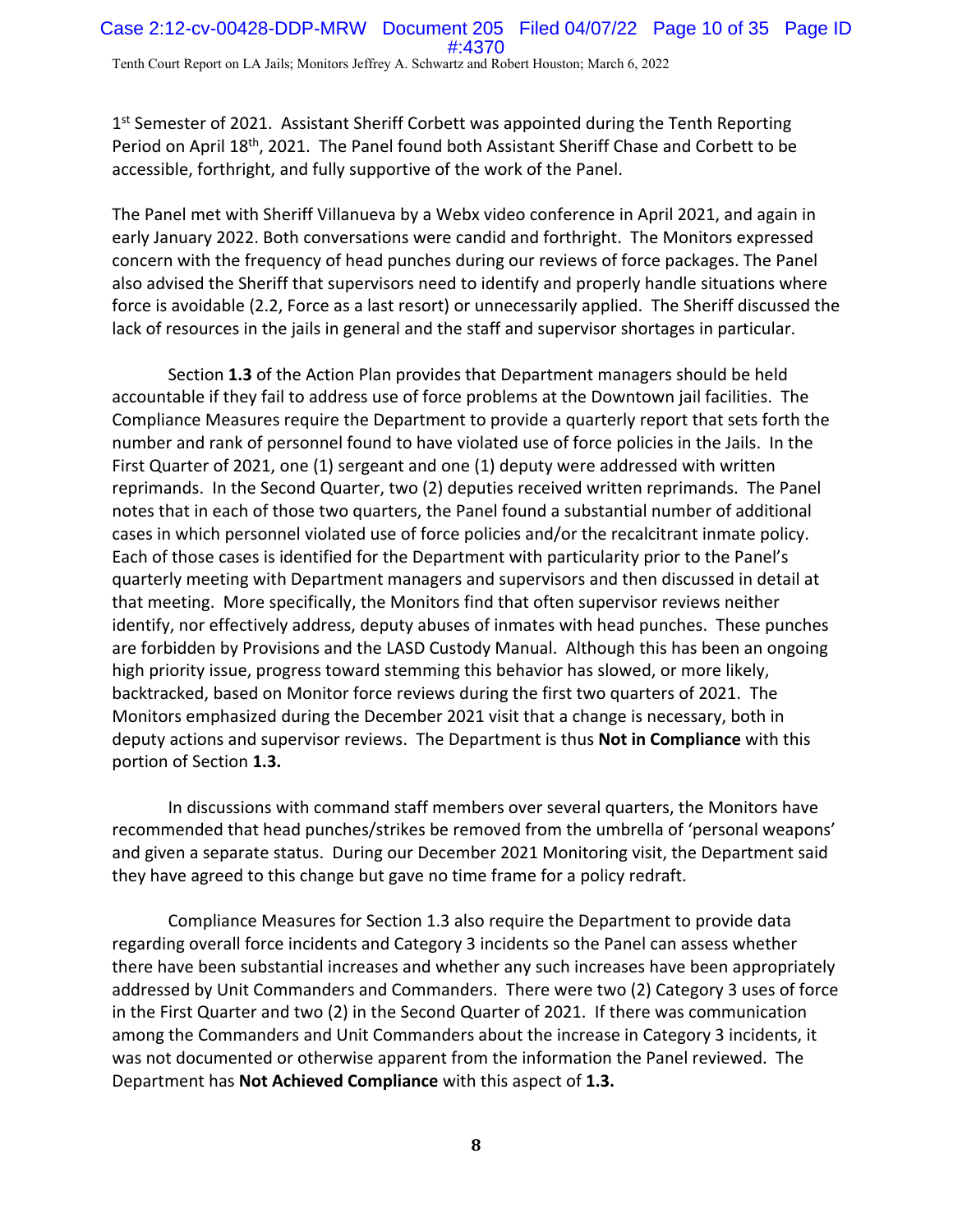The total uses of force for the First two quarters of 2021 was 565. In Quarter 1 there were 246 uses of force, and 319 in Quarter 2. This represents a 30% increase from Quarter 1 to Quarter 2, 2021. For the First Quarter of 2021, there were 35 NCIs, and for the Second Quarter there were 28 NCIs (a 20% decrease). For the First Quarter of 2021, there were 144 Category 1 incidents, and for the Second Quarter there were 227 Category 1 incidents (a 58% increase). For the First Quarter of 2021, there were 65 Category II incidents, and for the Second Quarter there were 63 Category II incidents (a 3% decrease). The Panel finds the Department **In Compliance with this portion of Section 1.3** of the Action Plan with regard to providing overall data on uses of force.

Section **1.3** has multiple elements and the Department is in compliance with some but out of compliance with others. The Panel's decision of non‐compliance was based primarily on the Department's persistent reluctance to impose discipline in those cases where use of force policies are violated. Additionally, in cases where the Panel has found a policy violation regarding use of force, and where the supervisors or mid‐managers reviewing the incident have failed to identify a policy violation, or even question the use of force, little action is taken with the supervisor and/or mid‐manager. Accordingly, the Panel finds the Department **Out of Compliance with Section 1.3** of the Action Plan.

The Department is **In Compliance** with Section **1.4** in the Tenth Reporting Period. On April 6<sup>th</sup>, 2021, Assistant Sheriff Bruce Chase, Commander Sergio Aloma, and then-Captain Larry Alva made presentations to the Board of Supervisors on the Department's work to comply with the *Rosas* Action Plan.

# **B. Management Visits**

Sections 10.1 and 10.2 require the Department's leadership to tour each of the jail facilities and document those visits. The Department has previously asked the Panel to consider suspending the requirements of these provisions during the pendency of the COVID‐19 restrictions. Beginning in the First Quarter of 2021, the Panel agreed to the development of technology‐based alternatives to in‐person visits. The Department used video cameras for virtual visits throughout the Facilities. The Panel finds this acceptable for both Quarters of this Reporting period. The Department is **In Compliance** with both **10.1** and **10.2.** As the frequency of COVID 19 cases has lessened, leadership now needs to tour facilities in accordance with these Provisions.

# **C. Rotations and Transfers**

Sections **18.1** and **18.2** require the Department to (1) maintain Custody‐wide rotation policies and rotate personnel as required by these policies, and (2) audit each facilities' compliance with its rotation policies. The Department's Tenth Self‐Assessment reports that the Department achieved 99% Compliance in the Tenth Reporting Period.Each of the Downtown Jail facilities has a reasonably current Unit Order setting forth its rotation policy and the source documents indicate that most Department personnel are rotated in Compliance with these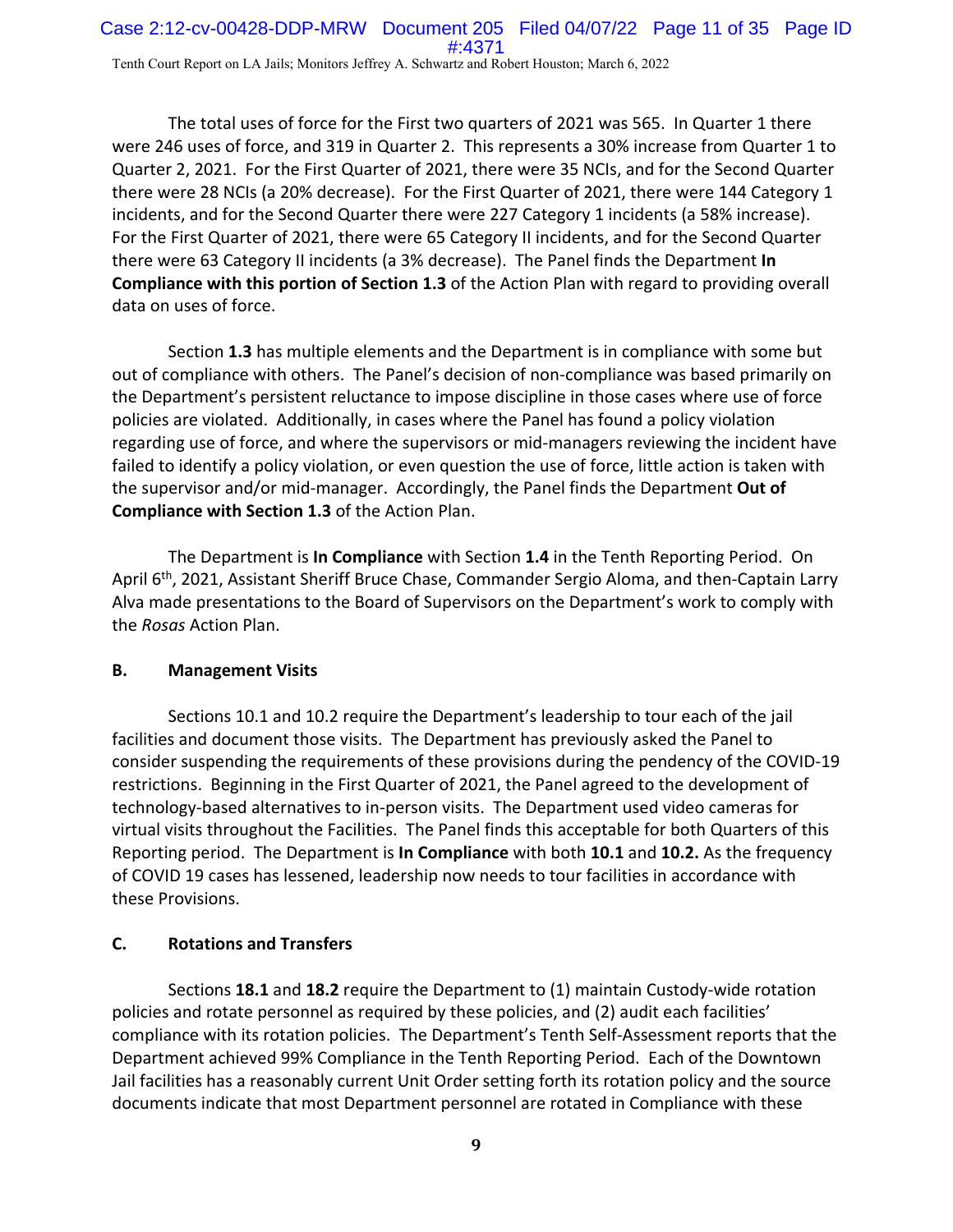policies. The Department is **In Compliance** with Section **18.1** and Section **18.2** through June 30th 2021.

### **II. Use of Force Policies and Practices**

Section **2.1** of the Action Plan requires the Department to "have a separate, revised, free‐standing, and logically organized Custody Force Manual for Custody Operations[.]" On October 16, 2015, the Department provided the Panel with a Custody Operations Force Manual with separate sections on Use of Force Policy, Use of Force with Special Populations, Restraints, Escorting, Chemical Agents, Reporting, Review, Special Weapons, and Deputy‐Involved Shootings. The Department's Custody Force Manual **Satisfies Section 2.1** and includes specific provisions that **Satisfy Sections 8.2** (Complaints of Retaliation), **17.2** (Pregnant Inmates), **20.1** (Types of Force), and **20.2** (Definition of Reactive Force) of the Action Plan. The Department has been **In Compliance** with these Sections since the Panel began monitoring the Department's compliance as of January 1, 2017.

The other recommendations in the Action Plan that pertain to the Department's use of force in Custody Operations are summarized as follows:

- Sections **2.2** through **2.13** require the Department to adopt a comprehensive set of new use of force policies for Custody Operations.
- Sections **4.1** through **4.5** require the Department to adopt specific use of force policies for dealing with mentally ill prisoners.
- Sections **9.2** through **9.3** require the Department to adopt specific policies for escorting inmates after force incidents and intervening to protect inmates as soon as it is reasonably safe to do so.
- Section 17.5 requires the Department to adopt policies for minimizing the risk of an inmate's medical distress during and after a force incident.
- Section **20.3** requires the Department to adopt use of force policies for Planned Force (such as cell extractions).

The Panel reviewed multiple drafts of the Department's policies to implement these recommendations, required changes where appropriate, and certified that the Department had implemented these policy recommendations effective December 1, 2015.

During the Eighth Reporting Period, the Department advised the Panel of several proposed changes to the policies that were previously approved by the Panel. The Panel was given the opportunity to comment on the proposed changes. Although most of the proposed changes were acceptable, the Panel has advised the Department that some modifications are necessary and recommended other modifications to existing policy. During the Ninth and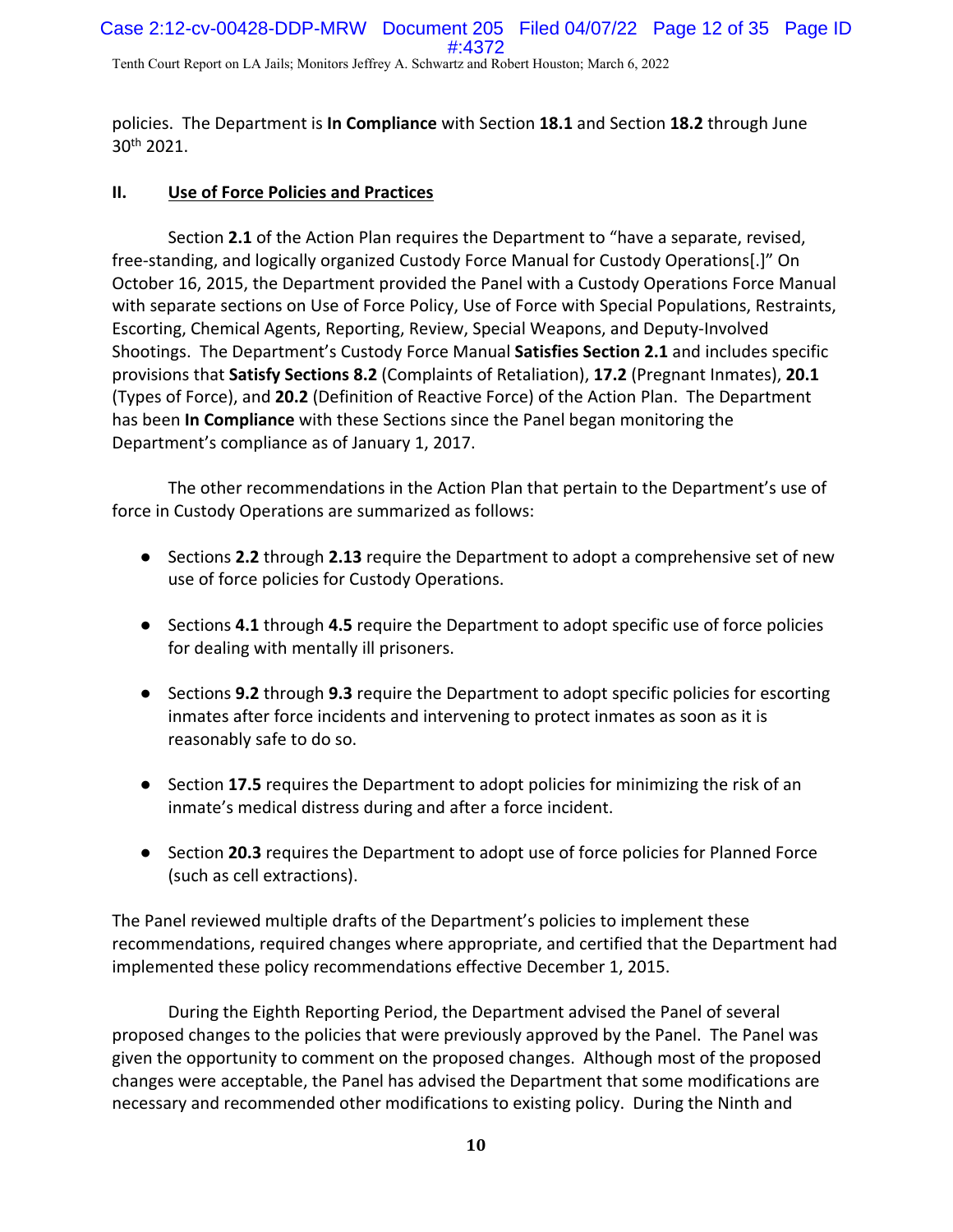Tenth Reporting periods, the Panel continues to work with the Department with respect to proposed revisions to the force policies, including revising the provision regarding prohibited uses of force. The Department has been receptive to comments and suggestions raised by the Panel, although the policies discussed have not been consistently finalized.

The WRAP policy and its application remain ongoing high priority concerns for the Panel. The WRAP policy has not been approved by the Monitors, as required, and the practices used with WRAP appear to be almost diametrically opposed to the way in which the Department explained that WRAP was being used. **Provision 17.6 is non‐compliant** specifically because of WRAP procedures risking compressional asphyxia (see MCJ‐04485 and IRC‐01256, for ex.).

#### **A. Review of Force Incidents**

The Action Plan requires that the Panel review selected force packages each quarter to assess whether the use of force is in Compliance with Sections **2.2** through **2.13, 4.1** through **4.5, 9.2, 9.3**, and **17.5** (the "Force Provisions") of the Action Plan. As has been the practice of the Panel, we reviewed the problematic incidents identified during our review with Custody Commanders and took into consideration their comments in reaching the conclusions set forth in this Report. The Panel also met with Plaintiffs' counsel to review the force incidents identified as problematic by the Panel as well as additional incidents Plaintiffs' counsel considered problematic. The input of the Department and Plaintiffs' counsel was most helpful in reviewing and assessing compliance with the Force Provisions

The Department continues to struggle to complete its use of force investigations in a timely manner. In 2020 and in early 2021, we were hopeful that with the filling of many of the Sergeant vacancies in the Custody Division the pace of the Department's use of force investigations would improve, and the Panel would be better able to assess progress in something approaching real time. While these positions were being filled during the First and Second Quarters of 2021, the necessity for more Sergeants persists and the backlog of cases ready for our review has not diminished.

As noted above, the Panel's review of force cases with the Custody Division managers is most effective when the cases are as recent as possible. If the Panel is reviewing cases that are more than a year old, the value of the discussion between the Panel and the Department is diminished.

#### **1. First Quarter 2021 Results**

Per the applicable Compliance Measures, the Panel selected 25 force incidents to review in the First Quarter of 2021 and received and reviewed all 25 of those force packages. The packages were selected without input from the Department. As has been the Panel's approach in past Reporting periods, the Panel selected for review the force incidents most likely to involve problematic uses of force. The Panel asked to review all Category 3 incidents (those involving force that is likely to, or does, result in severe injuries) and many Category 2 incidents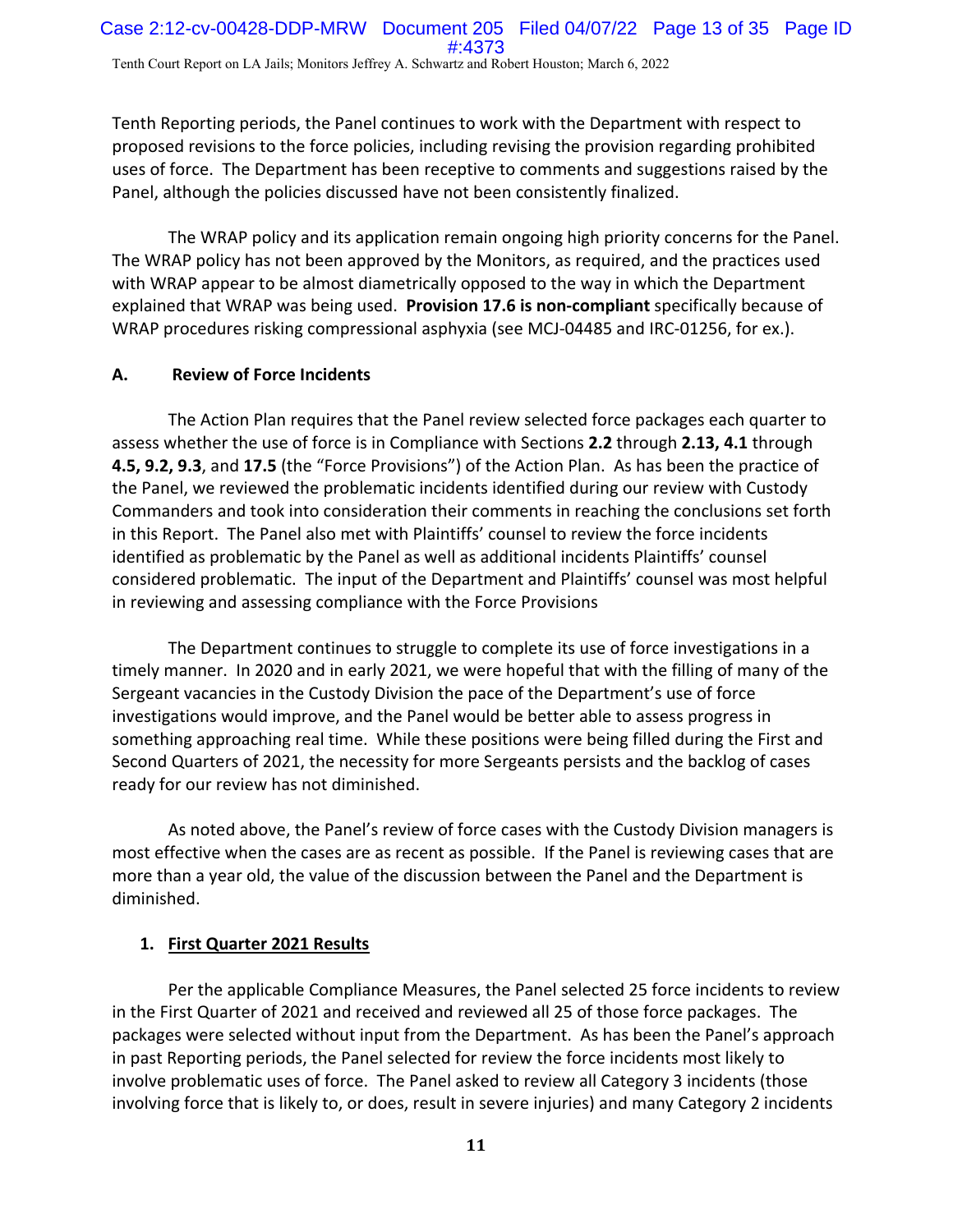that involved strikes by Department personnel. Thus, the universe of force incidents selected by the Panel continues to include a disproportionate number of the more serious incidents involving the use of force by Department personnel.

Based on the assessment of each provision across all the reviewed force packages, the Panel concluded that from January to June 2021, the Department was not in Not In Compliance with Five (5) Packages with the following Provisions violations **2.2** Force Prevention Principles, **2.6** Head Strikes or Kicking Inmates **2.7** Calling Supervisors to the Scene Before Physically Engaging with Recalcitrant Inmates, **2.13** Check of Medical Records, **5.2** Commanders' Reviews, **5.3** Unexplained Discrepancies in Reports, **12.2** Location of Inmate Interviews, **15.3** Force by Others, **15.6** Separation of Deputies to Write Reports, and **20.3** Planned Use of Force. The most problematic cases were as follows:

| Quarter 1 | <b>IRC 00884</b>  |
|-----------|-------------------|
|           | MCJ 02673         |
|           | MCJ 2817          |
|           | <b>TTCF 01226</b> |
|           | <b>TTCF 01605</b> |

Each of those cases was identified by the Panel for the Department and discussed or considered at the meetings between the Panel and Department that focused on problematic use of force cases.

As in previous Reports, the Panel has expressed concern that Department members sometimes react too quickly and should take advantage of "time and distance" to de‐escalate situations and avoid using force altogether. The Panel often sees opportunities to plan a safer use of force. The failure to call a supervisor when confronted with a recalcitrant inmate is a corollary of the need for Department members to take time before using force to control a recalcitrant inmate. The Department shared with the Panel their four (4) short new training videos developed for ongoing use of force refresher training required by the Action Plan. These videos were created to emphasize the advantage of time and distance and calling a supervisor to help de‐escalate an incident whenever possible. The Panel found the new videos to be realistic and effective but questions about who would be trained and when, had not been determined.

The other persistent problem regarding the use of force identified by the Panel is the use of head strikes, as discussed earlier in this report. The Panel again found cases in the First Quarter where personnel struck an inmate in the head, but the statements or actions presented by the inmate did not justify a head strike. In some of these cases, a use of force short of head strikes was justified, but in other cases the use of force itself was avoidable.

As in the past, the Panel has found the Department out of compliance with Section **5.2**, relating to the evaluation of force incidents by supervisors since we are not consistently seeing rigorous reviews across all levels of the Department. We continue to see improper uses of force validated in the initial Supervisor's review and, while the Watch Commander and Unit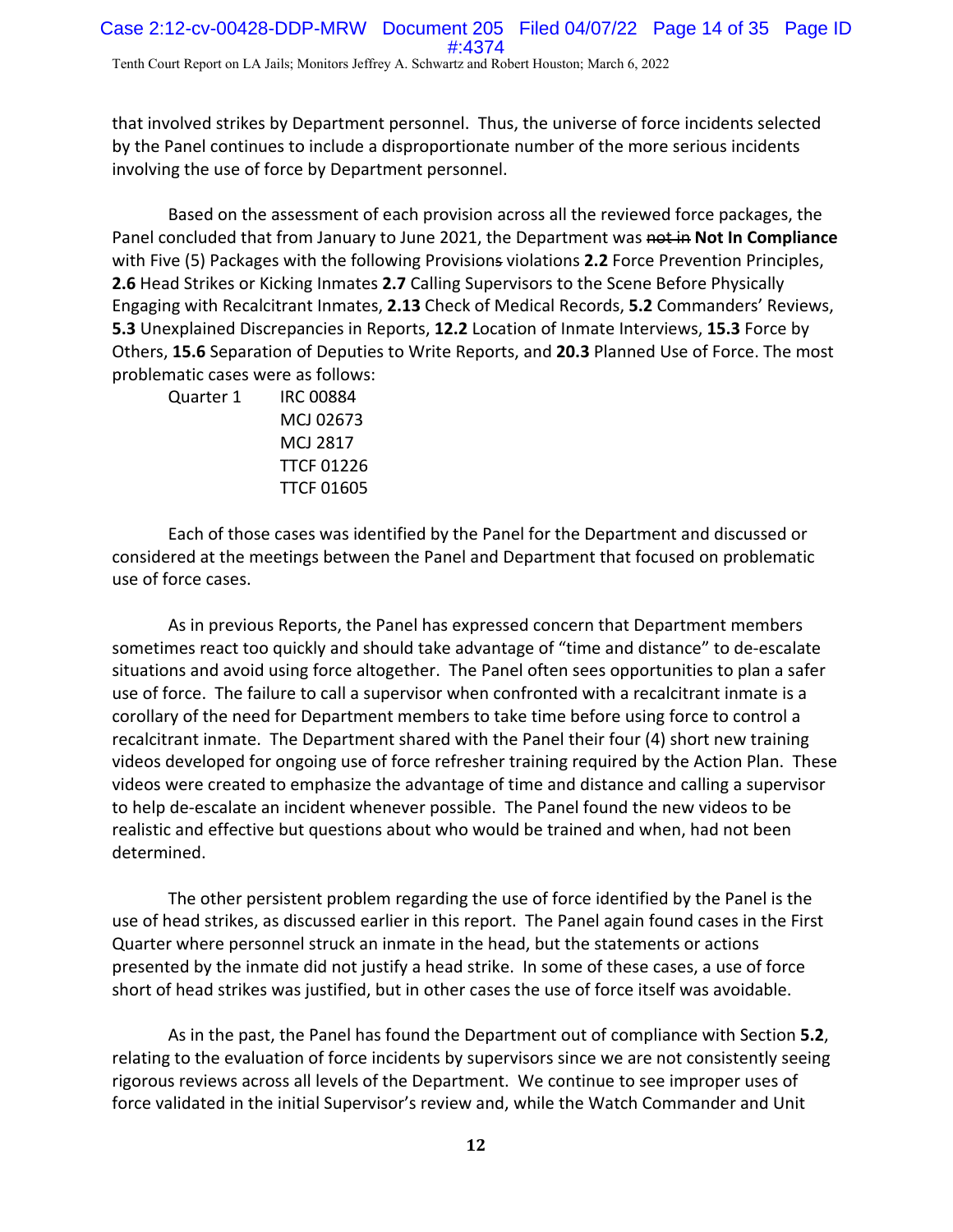Commander reviews are more substantive and probing than we saw in the early years of our monitoring, one or both Commander reviews often concur with the erroneous evaluation of the investigating Sergeant. In situations where the deputies use head strikes, the packages are nearly universally found to be following policy even where adverse action is taken with the deputy or deputies. Policy violations that involve abusive behavior need to be called out of compliance for what they are, serious violations by personnel and an improper use of force.

For example, in this  $1<sup>st</sup>$  Quarter, case TTCF 020-01226, Deputy X entered a Module to escort Inmate S to Court. IM S refused to go to Court due to withdrawal pain from heroin. Deputy X placed his palm on IM S's bicep while stating that he would take him to the Clinic. The Deputy went 'hands on' before calling for a supervisor and waiting for this backup. IM S sat up in bed and swung his elbow striking Deputy X in the face. Rather than stepping back from a sitting inmate, Deputy X punched Inmate S twice (2) in the face. In his Report, Deputy X stated that his head strikes did not have the intended effect. In a Supervisor Review: 'Personnel could have adhered to basic officer safety principles, not entered the cell, and requested medical and sergeant support'. Monitors found the incident non‐compliant with **2.2**, force not used as a last resort**, 2.6**, no head strikes unless inmate is both assaultive and there is an imminent threat of serious injury, **2.7**, Supervisor not called to the scene, **20**.3, Supervisor not on the scene, 5.2, Supervisor review, because the Deputy's head punches were not identified as Provision/Policy violations, **12.3**, an involved Deputy was a part of IM S's interview, **12.4**, Un‐involved supervisor, the assigned investigator was a part of the force used, and **15.6**, Separation of Deputies to write reports, because no document in force package to verify this separation was in the record.

The Monitors were advised by Assistant Sheriff Corbett that the Department has begun to gather statistics and information about the use of head strikes. Further, he will be sharing these results with Command Staff. The Panel expressed its appreciation and support of these decisions. The Monitors recommend that the results become a part of the Early Warning System to hold staff and supervisors more accountable.

The documentation provided by the Department was not sufficient for the Panel to determine the Department's compliance with the provision relating to the separation of Department personnel after a force incident. To achieve compliance with Section **15.6**, the supervisor must document that the members were separated and how this separation was accomplished.

# **2. Second Quarter 2021 Results**

In the Second Quarter of 2021, the Panel reviewed 25 force incidents. The Panel concluded that the Department was **Not In Compliance** with Seven (7) Use of Force Cases that include the same provisions of the Action Plan noted in the First Quarter. The Department is not in Compliance with the following Provisions: **2.2,** Force Prevention Principles, **2.6,** Head Strikes or Kicking Inmates, **2.7,** Calling Supervisors to the Scene Before Physically Engaging with Recalcitrant Inmates, **2.13,** Check of Medical Records, **5.2,** Commanders' Reviews, **5.3,**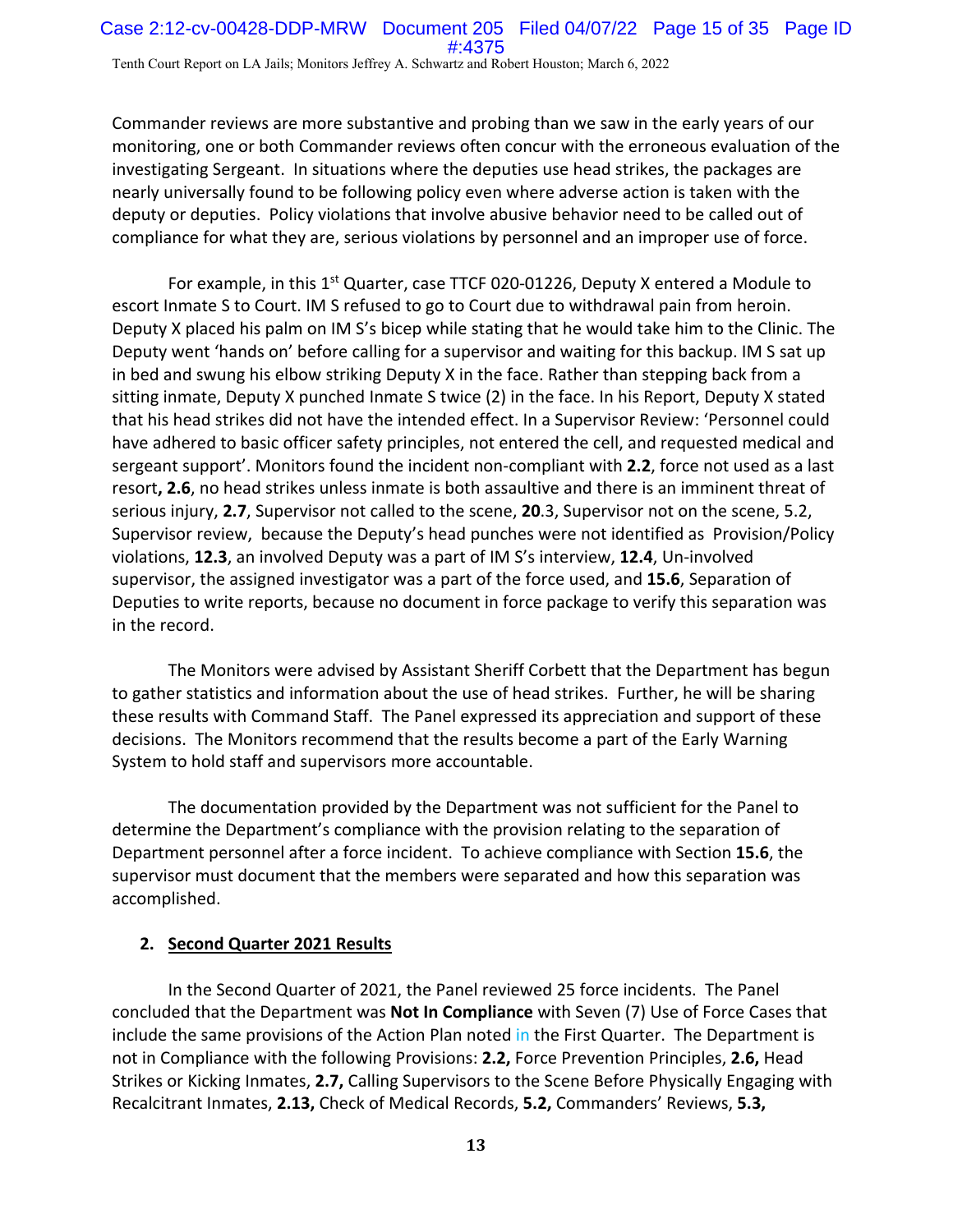Unexplained Discrepancies in Reports, **8.3,** CFRC Reviews, **12.2,** Location of Inmate Interviews, 15.3, Force by Others, 15.6, Separation of Deputies to Write Reports, and **20.3,** Planned Use of Force. The most problematic cases in the Second Quarter (also identified for the Department and discussed with them):

Quarter 2 IRC 01472 MCJ 04852 MCJ 00790 TTCF 00267 IRC 01584 MCJ 04267 IRC 01527

For example, this 2<sup>nd</sup> Quarter's IRC 920-01527, Deputy Y approached IM Mc because he had walked away from him during an escort. IM Mc was standing about one foot away from a corridor wall while facing outward. With no hesitation, Deputy Y grabbed IM Mc chest and slammed him into the wall. Deputy Y punched IM Mc 5‐9 times in the head, and Deputy Z punched IM Mc 6‐8 times in the head as they took IM Mc to the floor because they 'feared' that the Inmate might become assaultive. Deputy Reports did not include force by others. Deputy X made no report about the Inmate striking him in the collarbone until after he watched the videos. He then stated he remembered feeling a 'sharp pain'. Reviewing Supervisors did not 'call out' the punches as being out of compliance, nor did they critique the slamming of IM Mc onto the wall. Monitors found this to be **a 2.2** violation for avoidable force, not used as a last resort, more than minimal force used, force not de‐escalated or terminated when inmate was controlled, a **2.6** violation for head strikes when inmate was neither assaultive nor high risk, **17.5**, inmate was not placed in the recovery position once controlled, **17.6**, inmate was not placed on side on a gurney (WRAP was used) for transportation, **20.3**, supervisor was not called to the scene to direct force, **20.3**, supervisor not on scene**, 5.2**, Supervisor Review ‐ had some criticisms but head shots were not addressed, **15.6**, no documentation of Deputies being separated to write reports, and **15.3**, Deputies did not report force by others. Although IM B's witness statements aligned with the video, supervisor reviews were written to deny his credibility. Although IM Mc was struck several times in the head, no photographs were taken of the Inmate. Supervisor report states Deputy X was trying to cuff up IM Mc, video evidence shows that this was not true. Supervisor report states inmate was physically assaultive toward personnel and, again, from video evidence that was simply not true.

Also in this Second Quarter, IRC 01472, Inmate S was escorted out of his cell and was placed face down on a spider table. The Inmate had refused to cooperate with the inmate wristband count. Inmate raised his arms. Custody Assistant S punched the Inmate 5 times on head during the take down because the CA 'feared' for himself and his partners' safety. Monitors found a **2.2** violation, force was not used as a last resort, **2.6** violation, Inmate struck only for control**, 2.7**., Supervisor not called to the scene, **17.5**, inmate not placed in recovery position after being controlled, **17.6**, Inmate not carried from scene on his side**, 5.2**, Supervisors only minimally called out head punches and violations of recalcitrant inmate policy, **15.3**,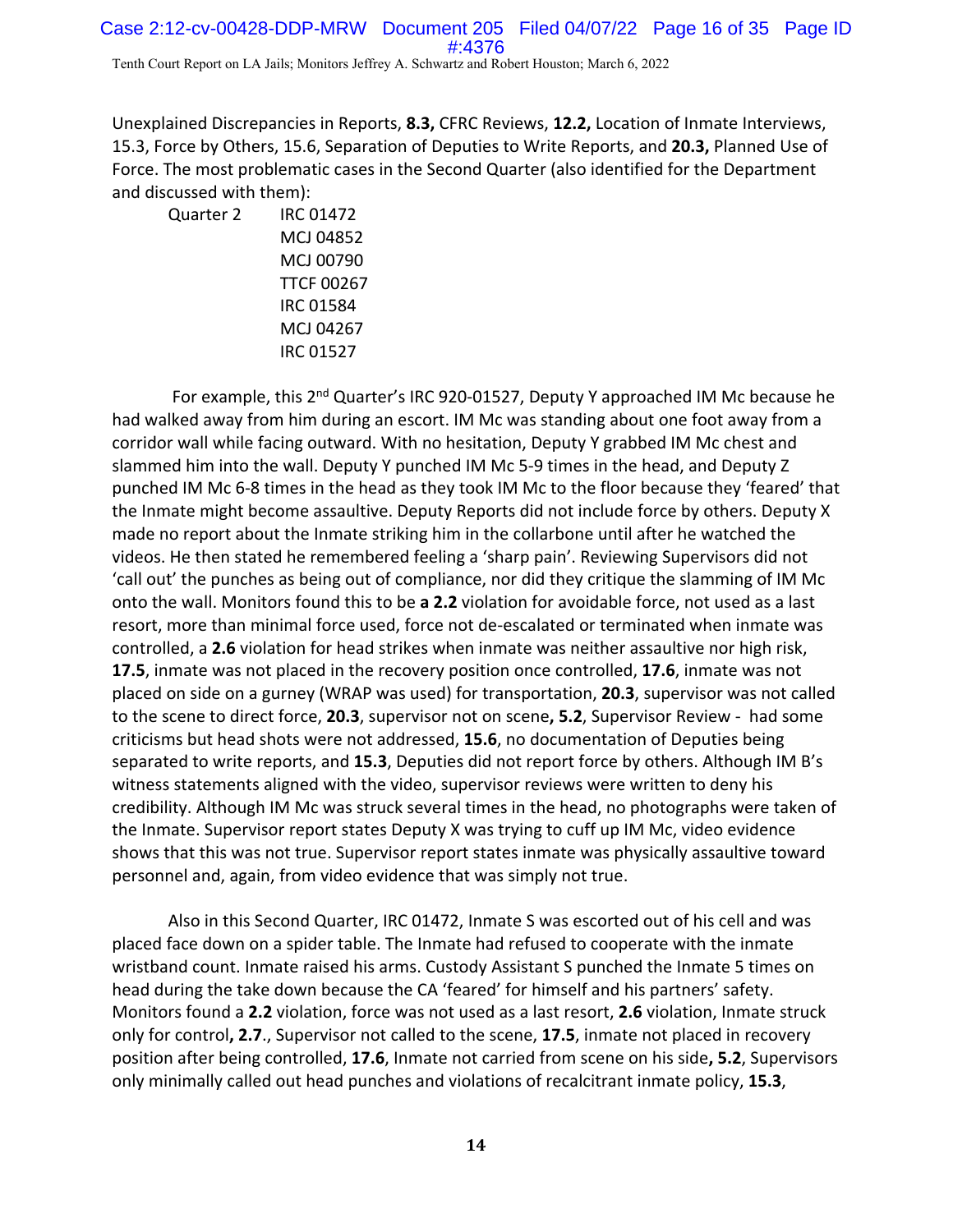Deputies did not report punches by CA, and **15.6**, no documentation of staff being separated to write their reports.

The Panel has reviewed some cell extractions this period, especially transfers to Wayside, where medical checks are not made before the extraction, and use of chemicals/taser, and de‐escalation are sometimes non‐existent. The Panel concluded that in the First and Second Quarters of 2021, there is **Not Enough Data** present **To Decide** on the Department's **Compliance** with Section **4.1** of the Action Plan, related to having a mental health professional on‐scene to attempt to resolve the situation.

Plaintiffs have identified several concerns related to the force used by Department personnel in applying the WRAP device to inmates following force incidents. In discussions regarding the restraint provisions of the Action Plan, the Panel worked with the Department in developing the policy related to the use of the WRAP device and intends to meet with the Department to discuss the implementation of that policy and the concerns raised by Plaintiffs regarding the force used in the application of the device. Plaintiffs identified cases in which force was used against restrained inmates involving the application of the WRAP device and urged a finding of non‐compliance with respect to Section **2.5**. While Plaintiffs' concerns with the WRAP centered on the application of the device and more specifically on the potential for positional asphyxia due to compression of the head, neck and chest and the time inmates are held face down, the Panel's primary concern was whether the WRAP is used to prevent further physical confrontation during transport, or whether it is being used more broadly as a warning and deterrent to other inmates, which would be improper. The Department has told the Panel that the WRAP is only used if an inmate has been assaultive toward staff or has a history of staff assaults, and pointed to the WRAP policy that requires supervisory approval in advance and requires a supervisor on‐scene when the WRAP is applied. During case reviews, the Panel realized that these two policy provisions were regularly violated, with no supervisory or management comment or discussion, and no accountability. The Monitors twice wrote to the Department about this issue and the Department said it would review and respond, but has not. Based largely on this WRAP issue, the Department is **Out of Compliance with Section 2.5.**

# **3. Training**

**Sections 3.1 through 3.4** of the Action Plan require that Department members receive training on use of force policies, ethics, professionalism, and treating inmates with respect. New Department members are to receive six (6) weeks of specific training in Custody Operations. Sections **4.6 through 4.9** require the Department to provide Custody‐specific, scenario-based skill development training for existing and new personnel in Crisis Intervention and Conflict Resolution and in "identifying and working with mentally ill inmates." Section **12.1** requires that Custody Sergeants receive specific training in conducting use of force investigations.

The Panel has previously deemed the Department to be complying "as of" the date reported by the Department for the completion of the initial training required for existing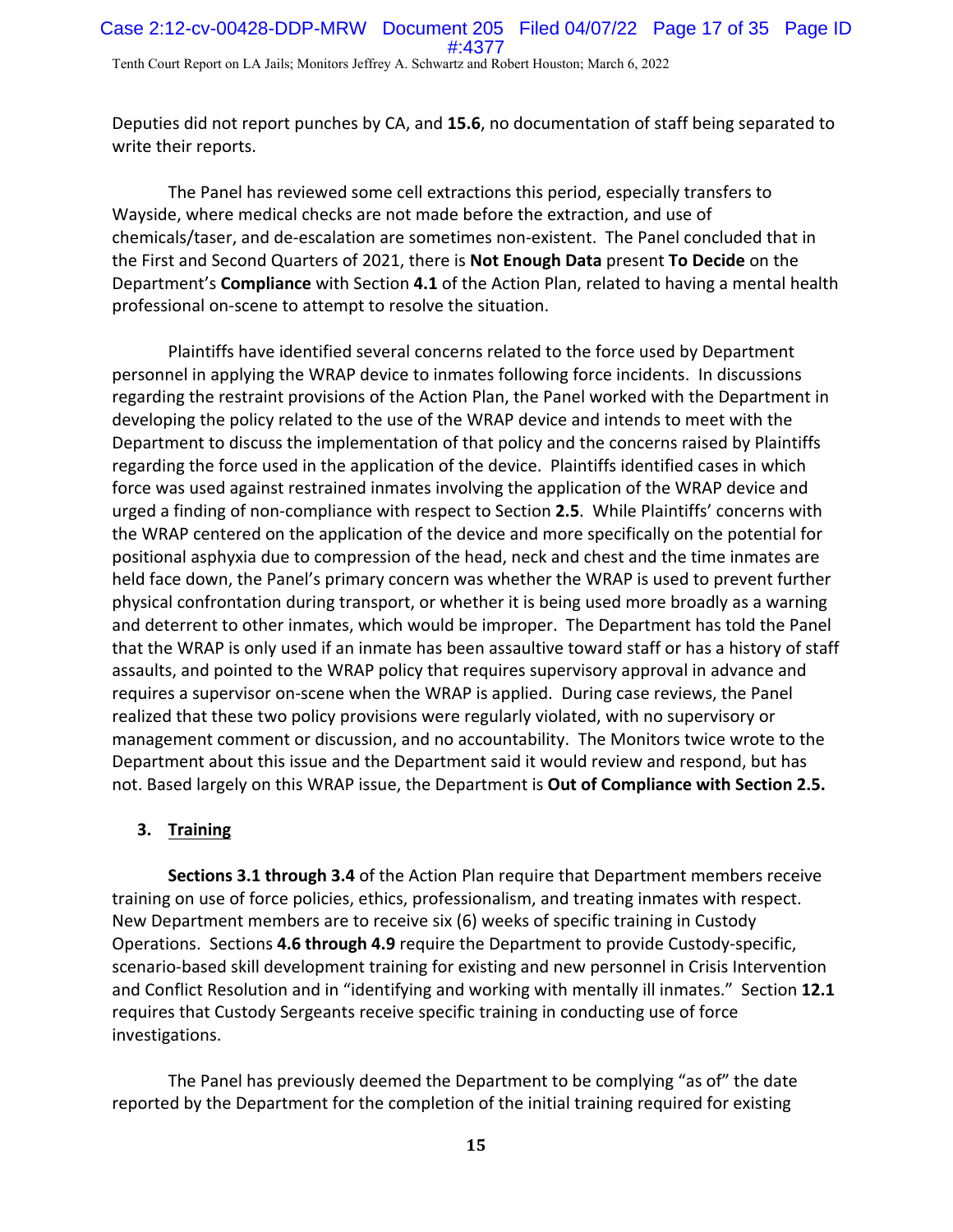personnel. The Department's continuing compliance with the training provisions is determined by its compliance with the refresher training required every year or every other year. The 2020 Assessment was submitted on July 16<sup>th</sup>, 2021. That self-assessment did not include any data for the first two quarters of 2021. The Department will submit its report of refresher training with the 11<sup>th</sup> Court Report as part of its Self-Assessment.

The Monitors note that the lack of de‐escalation skills has been a serious and frequent problem identified in use of force case reviews. In **4.6**, the Department is required to conduct training with the frequency and duration noted in this Provision. However, this Provision also requires "scenario‐based, skill development training". So, both the quantity and quality of its delivery are key aspects of this Provision. The Panel has determined that this training and refresher training is not favorably changing Deputy behavior and should be re‐created and approved by the Monitors. **The Panel finds Non ‐Compliance with Sections 4.6 through 4.9**.

# **a. Use of Force Training**

As of June 30, 2018, the Department was found to **Be Compliant** with the training requirements of Section 3.1. In the 8<sup>th</sup> Reporting Period, the Department reported that certain training classes were canceled or modified due to COVID‐19 safety restrictions and requested that the Panel defer an assessment of this provision through the 9<sup>th</sup> Reporting Period. The Monitors note the crucial role of use of force training in achieving compliance and do not believe a one‐year hiatus in that training is consistent with the *Rosas* agreement. The Department is **Out of Compliance** with this Provision.

# **b. Ethics and Professionalism Training**

The Department requested a six (6) month extension on ethics and professionalism training to July 16<sup>th</sup>, 2021, but has not conducted any of that training during the granted extension. The Monitors find the Department **Out of Compliance** with Provision **3.2**.

# **c. Mental Health Training**

In 2021, the Department requested a six (6) month extension on mental health training that the Monitors granted in the ninth reporting period. Here again, the training did not occur during this extension and **the Monitors find this Provision (4.7) Out of Compliance.**

# **d. New Deputy Sheriffs and Custody Assistants**

The Department reported that since the First Reporting Period beginning on July 1, 2015, newly assigned Deputies have been required to complete a six‐week Custody Operations course that includes training in use of force and ethics, professionalism and treating inmates with respect, and new Custody Assistants, have received training in these subjects during their Academy training as required by Section **3.3.** The Department's posted results reflect that the Department has met the 95% Compliance standard for new Deputies and new Custody Assistants since June 2018. The Department requested an extension on **3.3**, not because the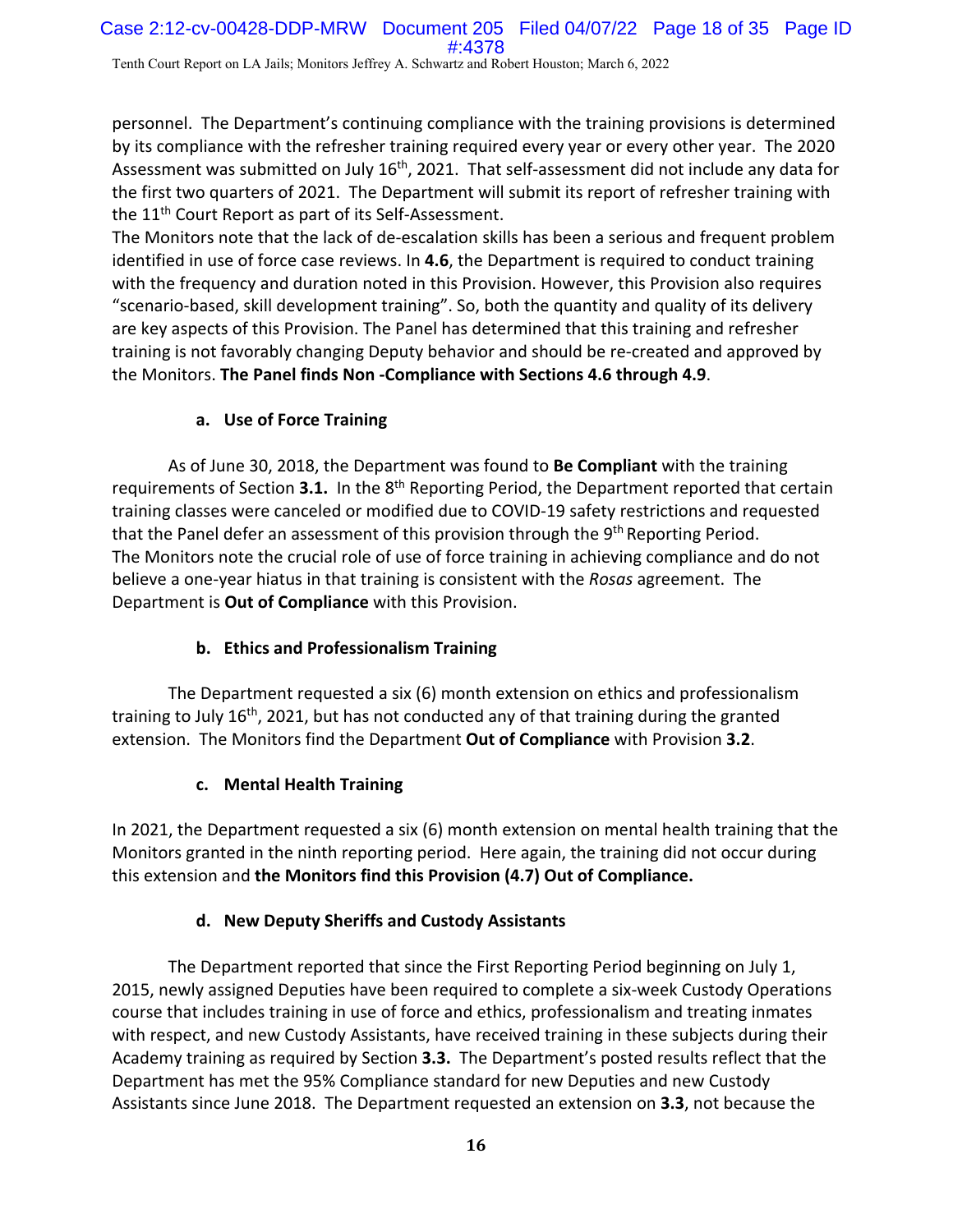required training was not completed timely, but because the training sign-up sheets could not be located. The Department is tracking down individuals who completed the training so that they can sign new training records. The Monitors do not think an extension is necessary and find the Department is in **Compliance** with **3.3**.

The Department previously reported that 100% of new Deputies and Custody Assistants had received the conflict resolution training (DeVRT) and training in "identifying and working with mentally ill inmates" ("IIMI") required by Sections **4.8** and **4.9**. The required DeVRT and IIMI training takes place after Deputy Sheriffs and Custody Assistant Academy graduations and prior to assuming duties at their unit of assignment. The Department's Tenth Self‐Assessment reports that 100% of the new Deputies received the required training in the First and Second Quarters of 2021. The Department is **In Compliance with Sections 4.8 and 4.9** through June 2021.

Section **3.5** requires Unit Commanders to determine "what additional training, counseling or mentoring may be required when a personnel complaint involving the use of force is resolved with a finding that it 'Appears Employee Conduct Could Have Been Better' direct that the Department member undergo additional training, counseling, or mentoring, and document the action taken." The Department's Tenth Self‐Assessment reports that there were no inmate grievances against staff involving use of force where the disposition was that it "Appears Employee Conduct Could Have Been Better." The Department is **In Compliance with Section 3.5** as of the end of June 2021.

**Section 3.6** requires Unit Commanders to review new Department members within six (6) months of being initially assigned to Custody and again before the end of their probationary period. Based upon a random selection of personnel records, the Department reports that all the new Department members were reviewed as required by Section **3.6** during the first six (6) months of 2021. Prior to 2021, the Department had never been close to compliance on this provision. To change that, the Compliance Bureau initiated a number of steps to inform Unit Commanders of the specifics of this requirement, and to track progress. These efforts were fully successful and resulted in 100 per cent of new personnel receiving both required evaluations. The Department is thus **In Compliance with 3.6**.

#### **e. Sergeant Training**

Section **12.1** requires that all Custody Sergeants receive an initial 16‐hour block of training in conducting use of force investigations. The Panel approved the 16‐hour initial training course on February 24, 2017. The Department has since demonstrated to the Panel that by the Third Quarter of 2019 virtually all the Sergeants who initially missed the required training had completed their training. No Sergeants were promoted during the First Quarter of 2021 and all 53 of the Sergeants promoted in the Second Quarter did receive the use of force investigations training. Accordingly, the Panel finds the Department **In Compliance with Section 12.1** for the 10<sup>th</sup> Reporting Period.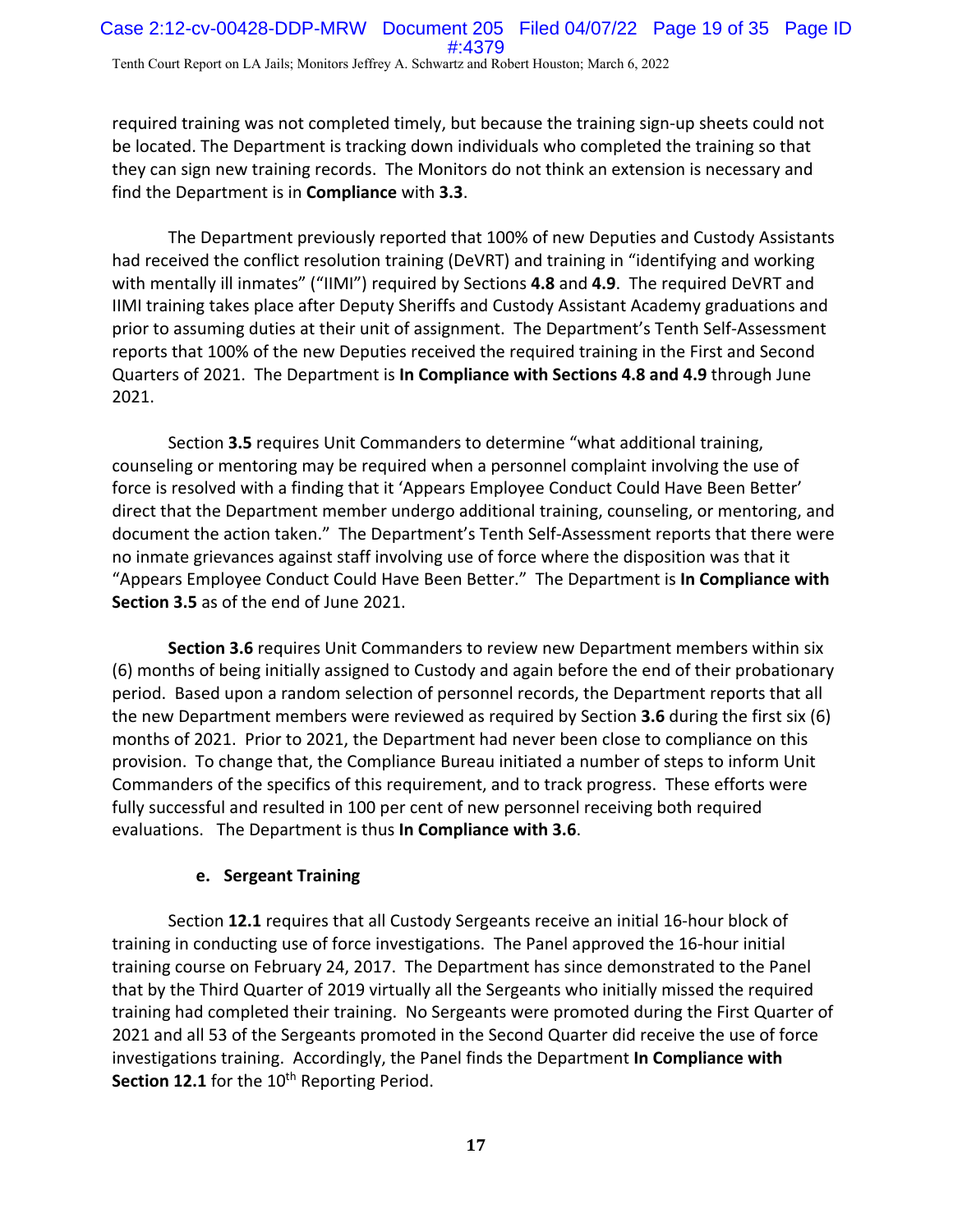#### **4. Reporting and Investigation of Force Incidents**

Many of the recommendations in the Action Plan that pertain to the reporting and investigation of force used by Department personnel in Custody Operations are assessed by the Panel through a review of the completed force packages. Other provisions are reported by the Department as follows:

- Section **5.1** requires the Department to track use of force investigations, reviews, and evaluations; review evaluations of force incidents; and conduct additional investigation of discrepancies and unexplained tactical decisions. The Department reports that 96% of the force incidents in the First Quarter of 2021 were timely entered into the database as required by **Section 5.1,** and 96 % were timely entered in the Second Quarter of 2021 which is above the 95% threshold required for being **In Compliance**.
- Section 8.3 requires that investigations of grievances claiming that Department members used force to retaliate against inmates be timely evaluated by the Custody Force Review Committee ("CFRC"). The Department reports that it achieved 100% **Compliance** with this provision in the First and Second Quarters of 2021.
- Section **11.1** requires that the Custody Force Rollout Team's involvement in reviewing force incidents not delay the Department's investigation of the force incidents. The Compliance Measure requires that "95% of the investigations reviewed by CFRT were not delayed beyond the period permitted by law for imposing discipline." The Department previously reported that it achieved **Compliance with Section 11.1** in the Second Quarter of 2018. **The Department continues to be in substantial compliance** with 11.1 through the 10<sup>th</sup> Reporting period.
- Section 13.1 requires the Department to "have a firm policy of zero tolerance for acts of dishonesty or failure to report uses of force." Sections **13.1 and 13.2** require the documentation of the reasons and reports to the Inspector General whenever the Department does not terminate a member who has been found to have been dishonest, used excessive force, or violated the Prisoner Rape Elimination Act ("PREA"). The Department continues to be **In Substantial Compliance** in the Tenth Reporting Period.

The Panel has previously noted its concern that reviewed use of force packages include staff reports that are inaccurate and self‐serving, but which are not treated as "dishonesty" or "integrity" issues by the Department. In this Report, the Panel has found the Department **Out of Compliance with Sections 5.2** (Commanders' reviews); **5.3** (unexplained discrepancies); and **15.3** (reports of force by other members), based on reports that do not accurately describe the use of force or the inmate's conduct that prompted the uses of force. Nevertheless, the Panel has deemed the Department **In**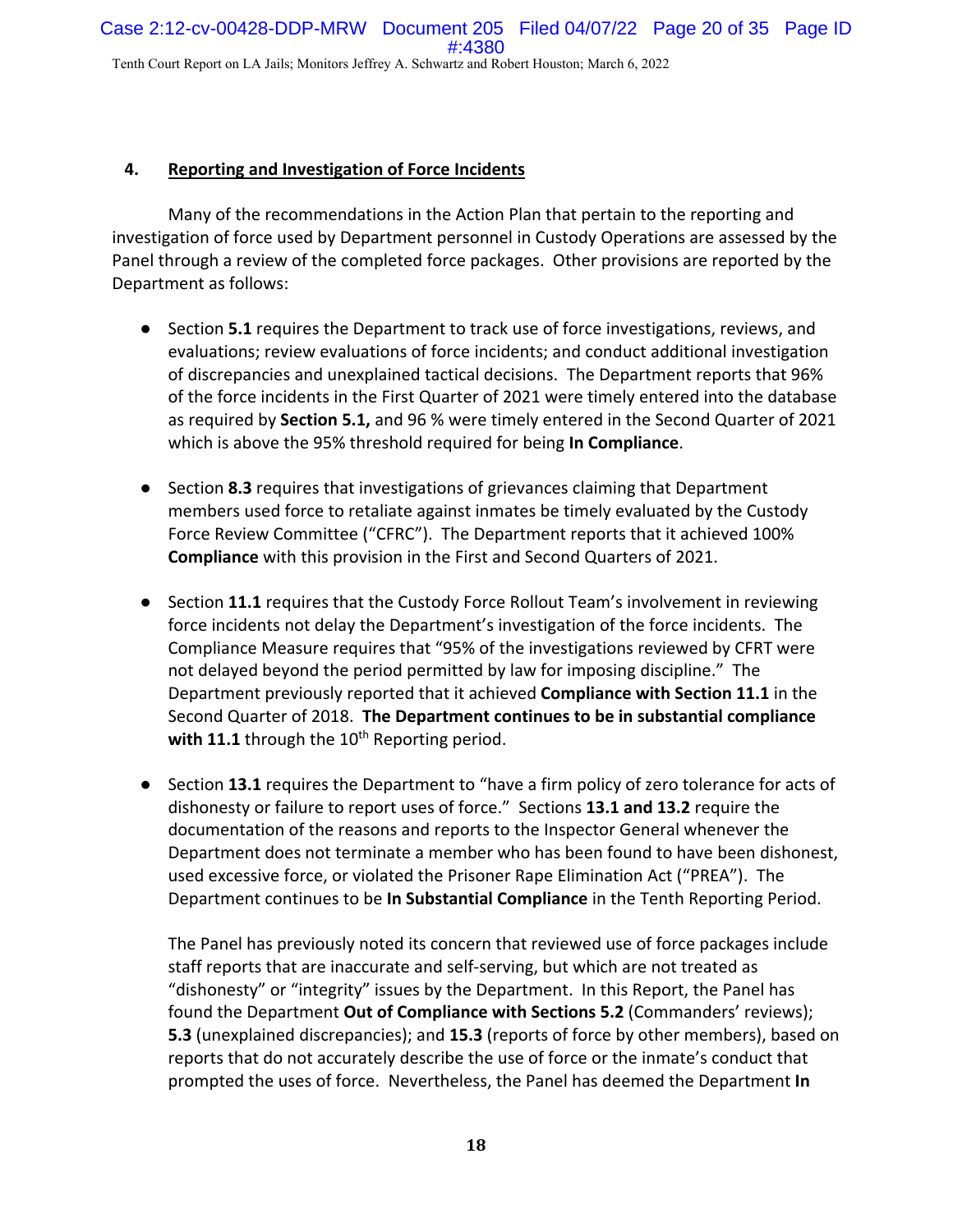**Compliance with Sections 13.1 and 13.2** based on the Department's adherence to the Compliance Measures applicable to those provisions.

- **Sections 14.1 and 14.2** require (1) an additional review of referrals of inmates for criminal prosecution arising from incidents involving the use of force by Department members and (2) timely referrals to the District Attorney of "officer misconduct that may amount to criminal violations." The Department reports 100 % **Compliance** with Section **14.1** for the First and Second Quarters of 2021. In the Self‐Assessment Report, the Department requested to remain in compliance with **14.2**, noting the complexity of these cases. "Complexity" is not the real problem here. Many of the cases involving potential criminal conduct of staff are investigated under section 801 of the penal code, which allows three years to actually file a case. Until a case is investigated and referred to the DA for prosecution, or dropped, it is confidential and cannot be reported to the Custody Compliance Bureau. That means that a number of cases are not reported as referred to the DA for two or two‐and‐one‐half years, in direct conflict with the *Rosas* requirement of six months. It was a mistake that the County initially agreed to the six months but the conflict was likely not apparent then. The Monitors recommend that the Parties change the six month requirement in light of the three year rule in 801 p.c.. In the interim, **the Monitors must consider the Department Out of Compliance with 14.2**, since the Panel cannot over‐ride what the Parties have agreed to.
- **•** Provision **15.6** requires the separation of personnel to write reports after a use of force and ensure that independent reports are written. Supervisors need to document in writing that the separation occurred and how this was accomplished to achieve compliance with this Provision. Compliance with **15.6** would greatly assist with **15.2** compliance, that is, every Department member wrote an independent report. The Monitors find **Non‐Compliance with 15.6 and 15.2**

# **III. Inmate Grievances**

The Action Plan requires extensive changes in how the Department handles inmate grievances and requests for service. On July 15, 2016, the Department issued a new "Inmate Grievance Manual" (Volume 8 of the Custody Division Manual) to implement a new grievance system.

# **A. Grievance Forms**

Sections **6.1 through 6.6** require that separate forms for inmate grievances be reasonably available to inmates and that the forms have specific checkboxes. Section **7.1** requires the Department to advise inmates of the voluntary Conflict Resolution Meeting available under the Department's Conflict Resolution Policy. The Panel has previously concluded that the forms meet the requirements of the Action Plan and are reasonably available to inmates. The Department remains **In Compliance** with those provisions relating to the availability of the required forms in printed or electronic format.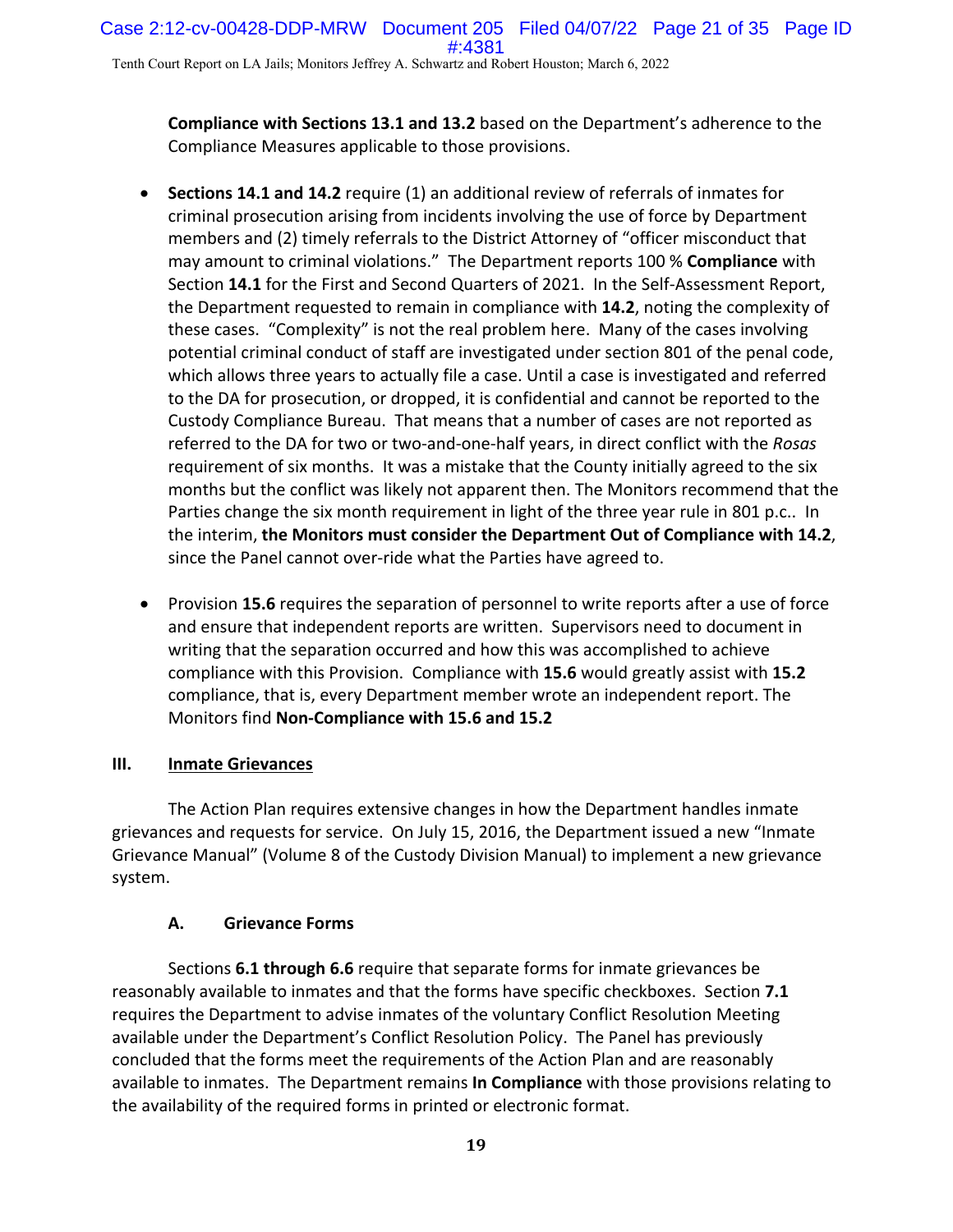One area of continuing concern is the significant backlog in processing grievances against staff. The Panel raised this issue in its Eighth Report and has seen little change in this reporting period. The Department's data continues to reflect a bottleneck with the reviewing Sergeants. The Panel understands that staffing cuts within Custody Operations are contributing to this backlog. The Department has taken steps in the First Quarter of 2021 to increase Sergeant staffing in the Custody division and expects to improve its processing of grievances in the next reporting period. As we have noted in the past, the appropriate and prompt handling of grievances against staff – perhaps more than any other type of grievance – is critical to maintaining an appropriate culture within the jails and giving credibility to the grievance process. We look forward to seeing substantial improvement on this issue in the coming months.

An area of continuing concern is the significant backlog in processing grievances filed against staff, particularly at MCJ. The Panel raised this issue in its Eighth and Ninth Reports and has seen little change in this Tenth Reporting period. During the first half of 2021, 100 % of the complaints against staff that were received were assigned for review. The Department's data continues to reflect a bottleneck with the reviewing Sergeants. The Panel understands that staffing cuts within Custody Operations are contributing to this backlog. The Department has taken steps to increase Sergeant staffing in the Custody Division and expects to improve its processing of grievances.

Sections **6.4 and 6.5** of the Action Plan require that use of force grievances and retaliation grievances against staff are brought to the attention of Unit Commanders within 10 days and properly handled. Based upon a review of the relevant grievances in the randomly selected months, the Department reports that 100 % of force grievances were in Compliance with Section **6.4** in the First Quarter of 2021 and 100 % were in Compliance in the Second Quarter of 2021. The Department also reports that only 87% of the retaliation grievances in the First Quarter and 83% in the Second Quarter of 2021 were in compliance with Section **6.5**. Source documents indicate that although TTCF (3/3) and IRC (1/1) complied, MCJ (10/12) was not in compliance These total numbers are so low that missing only two (2) cases meets both the spirit and intent of **6.5**, while falling somewhat short of the criterion. Therefore, the Department is **In Compliance** with **6.4 and 6.5.**

# **B. Emergency Grievances**

**Sections 6.7 and 6.8** of the Action Plan set forth specific requirements for the determination, handling, and notifications of non‐medical emergencies. Section **6.7** requires: (1) Deputies to send any grievance marked "emergency" to a supervisor for review "as soon as possible;" (2) supervisors to determine if "the situation requires immediate action to protect the life or safety of the inmate;" (3) supervisors are to notify watch commanders/shift supervisors of any non-medical emergencies; (4) Watch Commanders/shift supervisors are to immediately confirm the emergent circumstances. The Compliance Measures require that 95% of the grievances marked as emergencies "be reviewed and handled as required by [Section]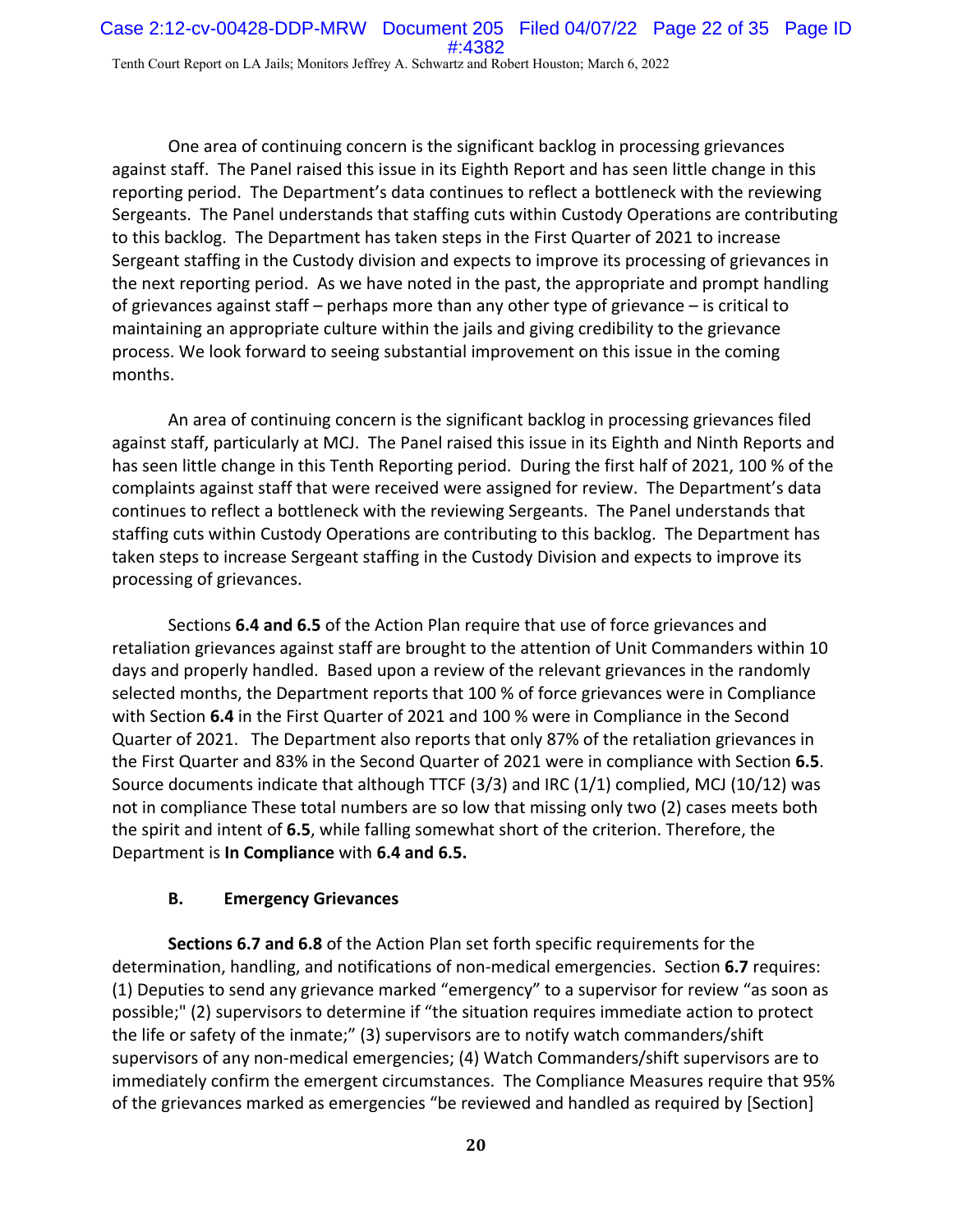**6.7**". It is implicit in Section **6.7** that a supervisor's determination that the situation requires immediate action and a Watch Commanders confirmation that emergencies exist will be reasonable. Section 6.8 requires that if the Department determines that a non‐medical emergency does not exist, the Department must notify the inmate that it will be handled as a non-emergency grievance and document why it was determined not to be an emergency.

Based upon the review of the grievances marked "emergency" in the month randomly selected by the Panel for the First Quarter of 2021, Sharepoint reports indicate that there were 15 grievances that met the criteria of Section **6.7** and 93% (14 of 15) were properly reviewed and handled correctly.

This performance falls below the threshold for compliance as it is at a level of 93%. The Panel has also reviewed each of the 50 grievances produced from the First Quarter of 2021 in which a grievance marked "emergency" was downgraded and it was found that 100% of cases were correctly downgraded. The Panel identified zero (0) instances where the grievance should have been treated as emergent but were not, and there were zero (0) instances where the inmate was not provided with a written response to the grievance within the required five (5) days.

Based upon the review of the grievances marked "emergency" in the month randomly selected by the Panel for the Second Quarter of 2021, the Department reports there were 26 grievances that met the criteria of Section **6.7**, including one instance that should have been treated as an emergency, but was not. This performance is above the threshold for compliance as it is at a level of 96%. The Panel has also reviewed each of the 50 grievances produced from the First Quarter of 2021 in which a grievance marked "emergency" was downgraded and it found that 100% of instances were correctly downgraded. The Panel identified zero (0) instances where the grievance should have been treated as emergent but was not, and in one (1) instance the inmate was not provided with a written response to the grievance within the required five days. The Panel agrees that **6.7 and 6.8 remain In Compliance** that was first achieved July 1st 2018.

#### **C. Inmate Grievance Coordinator**

**Section 6.9** requires that emergency grievances be forwarded to the Inmate Grievance Coordinator. **Sections 6.13, 6.14, and 6.15** require the Inmate Grievance Coordinator to track the Department's handling of inmate grievances, provide a monthly report to the Unit Commander and senior management in Custody on the status of inmate grievances, and analyze inmate grievances for problematic trends. The Department provided documentation to the Panel showing that for the First and Second Quarters of 2021, the Inmate Grievance Coordinator received the information about emergency grievances required by Section **6.9** and prepared detailed reports for managers as required by Sections **6.13, 6.14**, and **6.15**. The Department is **In Compliance with Sections 6.9, 6.13, 6.14, and 6.15** through June 30th, 2021.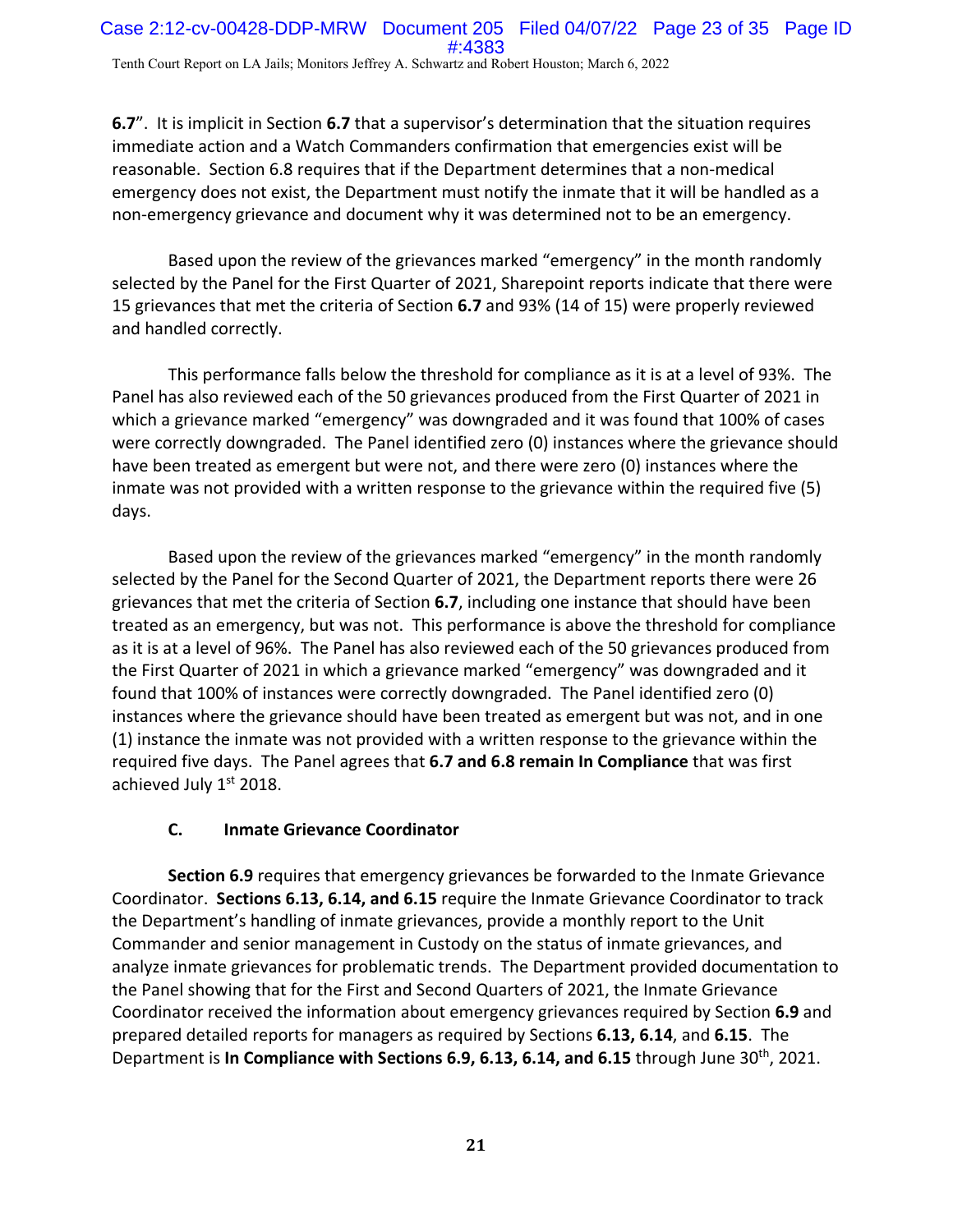The Panel met via WEBx with the Inmate Grievance Coordinator on April 28th, 2021, during the Tenth Reporting Period to discuss the Department's implementation of its grievance policies and procedures and overall trends with respect to the Department's handling of inmate grievances. As previously reported, the Panel believes that the structure of the grievance system developed by the Department under the direction of an Inmate Grievance Coordinator is effectively and efficiently handling inmate grievances and requests for service. The Department continues to be **In Compliance with Section 6.16**, that was first achieved on January 17<sup>th</sup>, 2017.

# **D. Handling of Grievances**

**Sections 6.10 and 6.12** require that grievances be collected daily, logged in, and tracked in an inmate grievance database. The Compliance Measures for these provisions require that the Department review the first 25 consecutive grievances from MCJ and the first 25 consecutive grievances from TTCF during the randomly selected month to determine if they were collected, reviewed, and tracked as required. The Department's Tenth Self‐Assessment reports that 100% of the reviewed grievances were collected and reviewed within 24 hours and handled as required in both the First and Second Quarters of 2021. The collection logs provided by the Department confirm that all 50 of the grievances selected for review were collected and reviewed as required by Section 6.10. Accordingly, the Department remains **In Compliance with Section 6.10** for the First and Second Quarters of 2021.

The Department's Tenth Self‐Assessment reports that 100 % of the grievances at both MCJ and TTCF in the randomly selected months in the First and Second Quarters of 2021 were entered into the database as required by Section 6.12. The source documents for these results were available to, and reviewed by, the Panel. Accordingly, the Department is **In Compliance With Section 6.12** through June of 2021. Compliance with **6.12** was first achieved on July 1<sup>st</sup> 2018.

**Section 6.11** requires that the Custody Division Manual provide that failing to comply with Department policies requiring proper handling of inmate grievances may be cause for discipline. The Department reports that there were no claims that Department members failed to provide grievance forms to an inmate upon request. As discussed above, the Monitors have asked the Department about a group of unreported grievances that appear to contradict the department's conclusion. In the absence of a response from the Department, **the Monitors find non‐Compliance with 6.11.**

The Panel has previously noted its concerns regarding the pace of implementation of technology to electronically receive and track the Department's handling of inmate grievances within the jails. The plan was to install iPads in tamper-proof cases within the living units and to automate the grievance process, retaining paper grievance forms for those inmates who preferred them. Prior to installing grievance software, the iPads in TTCF were outfitted with inmate request and information software so that questions about an inmate's account, court dates, medical appointments, and much more could be accessed and answered by inmates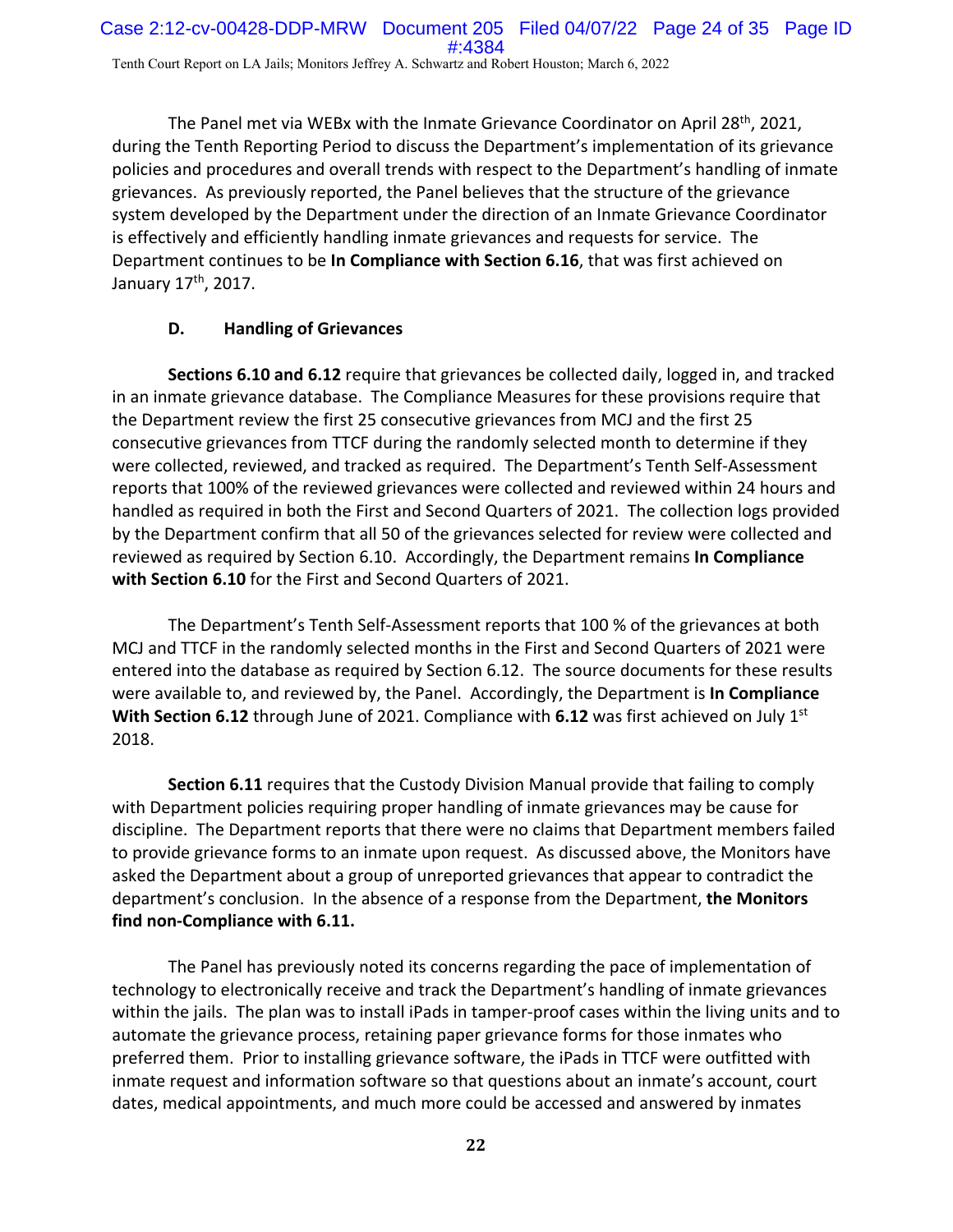without staff involvement. That was a huge success, with hundreds of thousands of inmate inquiries answered immediately which removed a huge workload from frontline staff and eliminated a great deal of inmate frustration when staff does not have time to get answers to those questions. All were optimistic about the Department expanding the program to the other facilities and enhancing them with the grievance system capabilities but a combination of technological challenges, indecision regarding the appropriate operating system, and delays due to COVID‐19 and other health issues within the jails appears to have set the initiative back. The Department reports that it continues to press forward on this initiative. The Panel hopes the Department will re‐double its efforts to more widely implement the electronic tablet program throughout the Downtown Jail Complex.

**Section 8.1** prohibits Department personnel from retaliating against inmates. The Department posted the results of the investigations approved by Unit Commanders in the randomly selected months and the number of anti‐retaliation grievances received and investigated in the First and Second Quarters of 2021. The Department reports that in the First Quarter of 2021 there were no grievances alleging retaliation resolved in the selected month. For the entire quarter, there were 14 anti-retaliation grievances received, no investigations completed, and no founded violations of the anti‐retaliation policy. In the Second Quarter of 2021 there was one (1) grievance alleging retaliation resolved in the selected month. This grievance was investigated and it was found that the actions taken by the employee were reasonable. For the entire quarter there were 14 anti‐retaliation grievances received, one investigation completed, and no founded violations of the anti‐retaliation policy*.* The Panel reviewed the investigative summaries that were posted by the Department. Of the anti‐ retaliation grievances that Unit Commanders deemed unfounded in the randomly selected months of March and April of 2021, the Panel agrees with the Commanders' assessments. The Panel finds that the Department has maintained **Compliance with Section 8.1** through June 2021.

#### **E. Deadlines**

**Sections 6.17, 6.18, 6.19, and 6.20** set forth the deadlines for filing use of force and PREA grievances, the Department's initial responses, inmates' right to appeal, and the Department's notifications of the results of the investigations. The Department's Tenth Self‐ Assessment reports that it adhered to the deadlines for these grievances in both the First and Second Quarters of 2021. The Panel has reviewed the source materials provided by the Department and agrees that the Department is **In Compliance with Sections 6.18 and 6.20** through June 2021. However, the Grievance Form needs to correct information about deadlines for filing reports concerning staff and PREA, as pointed out in our Ninth Report. There is no indication the grievance form has yet been corrected, **resulting in non‐Compliance on Section 6.17.**

The Panel has previously noted that the Department reports on the timeliness of responses by Correctional Health Services to inmate grievances against the medical staff (e.g., lack of a timely response to a request for medical service), a metric required to achieve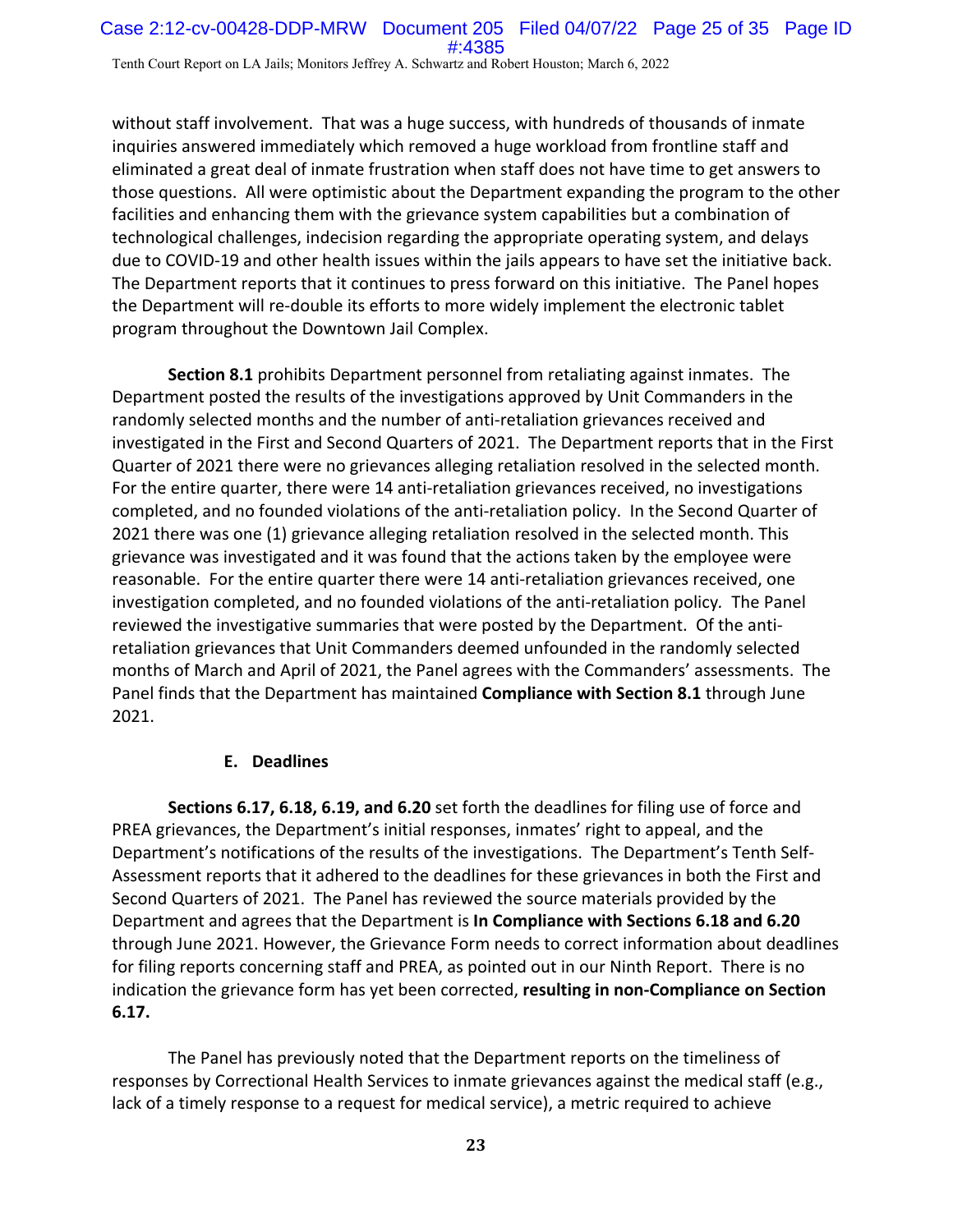Compliance with **Section 6.19**. However, during the Panel's December 2021 visit with the Department, we were informed that Medical is now cooperating to a greater degree with the Department grievance staff, which is encouraging. **The Department has not yet achieved Compliance with 6.19.**

During the Monitors' most recent visit, in December 2021, the Monitors requested that the Grievance Coordinator audit a sample of grievances to determine if the responses to inmate grievances were relevant and reasonable. The Grievance Coordinator agreed to do that and the Monitors look forward to reviewing that data.

### **IV. Communications with Inmates**

The Tenth Self‐Assessment also reports that the Department adhered to the deadlines for advising inmates of the results of adjudications as required by **Section 7.2** for First Quarter (100%) and the Second Quarter (100%) of 2021. The posted source documents for these results were available to, and reviewed by, the Panel. Accordingly, the Department is **In Compliance with Section 7.2** through June of 2021.

**Section 7.3** requires the Department to "ensure that there are adequate avenues for constructive prisoner‐staff communication[.]" The Department's Tenth Self‐Assessment reports that the Department was in Compliance with Section 7.3 during both the First and Second Quarters of 2021. The Department provided 10% of the recorded prisoner‐staff communications that occurred during Town Hall meetings at MCJ and TTCF during the randomly selected months during the First and Second Quarters of 2021 that included Town Hall meetings in special housing units as well as in General Population housing units. Based on these logs, the Panel concludes that the Department has achieved **Compliance with Section 7.3** for the period January through June of 2021.

# **V. Use of Restraints**

**Section 17.1** requires that the Custody Force Manual include "a separate section that sets forth the general principles governing the use of restraints" identified in this recommendation. The Panel concludes that the Department included such a separate section in the Manual and **Continues its Compliance with** this requirement of **Section 17.1,** first effective on December 1, 2015.

**Section 17.3** requires medical examinations of inmates placed in safety chairs and **Section 17.4** requires safety checks of inmates in fixed restraints every twenty (20) minutes. The Compliance Measures require the Department to provide the Panel "with a list of incidents in which inmates were placed in a Safety Chair, restrained to a fixed object for more than twenty (20) minutes, or subjected to security restraints for an extended length of time" in the Downtown Jail Complex.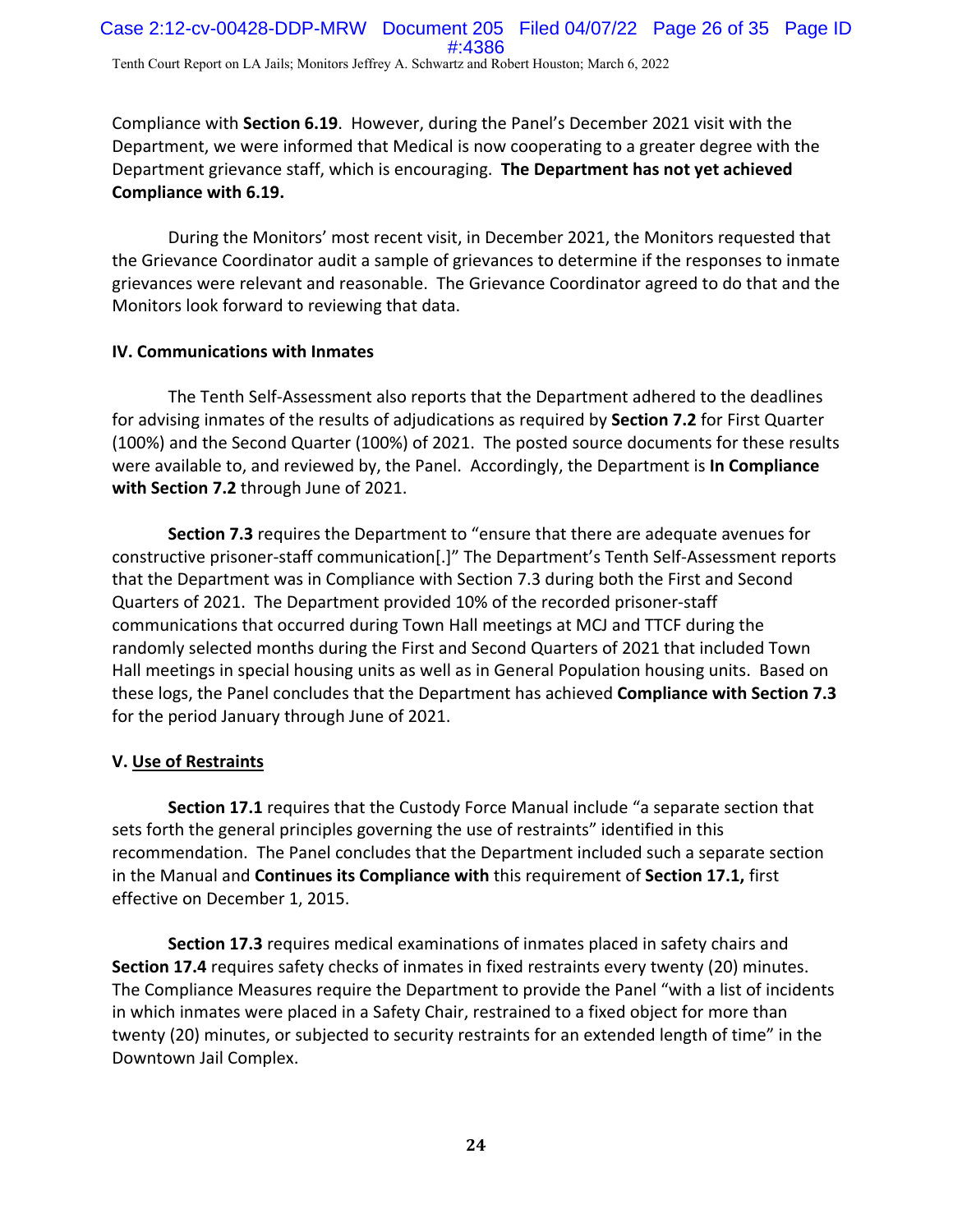During the Tenth Reporting Period, the Department provided the Inmate Safety Chair Security Check Logs for use of the safety chair and Fixed Restraint Logs at Downtown Jail Complex in the First and Second Quarters of 2021. The Inmate Safety Chair Security Check Logs and Fixed Restraint Logs reflect that Department personnel are, in most cases, checking on the inmates every twenty (20) minutes as required by Section **17.4**. However, there is no indication that medical professionals are performing any vitals checks required by Section **17.3** even though inmates are often in the safety chairs for several hours while they are transported to court, attend the court proceedings, and are then transported back to the facilities. Additionally, information regarding **17.3** and **17.4** were not present within the SharePoint files. Periodic vitals checks are necessary to establish Compliance with Section **17.3** even if the inmate does not struggle and force is not used to place the inmate in the chair. **Compliance has not been achieved on 17.3 and 17.4.**

**Section 17.10** provides that medication cannot be used solely for security purposes. The Department's posted Self‐Assessment, confirmed by a log of the Administration of Involuntary Medications, reports that every administration of involuntary medications was pursuant to court order and there were no instances in which medication was used solely for security purposes in the First and Second Quarters of 2021. Accordingly, the Department has been **In Compliance with Section 17.10** through June 30th of 2021.

#### **VI. Early Warning System**

Section **19.1** requires the Department to develop an Early Warning System to identify potentially problematic employees based upon objective criteria. The Panel approved the Employee Review System ("ERS") in July 2018, and it was implemented by the Department as a pilot program in the Downtown Jail Complex on August 1, 2018, and in the rest of the jail facilities as of November 1, 2018. The Department has been **In Compliance with Section 19.1** in the Downtown Jail Complex since August 1, 2018.

During early discussions on objective criteria, the Monitors suggested that the Department look broadly at objective criteria that can continually strengthen the usefulness and integrity of this System. For example, the Department will soon have information on the use of head punches by deputies. This information can be added to the criteria for Early Warning conversations and actions.

**Section 19.2** requires Compliance Lieutenants to review monthly reports generated by the ERS and notify Unit Commanders and the Assistant Sheriff for Custody of the results within specified time periods. Under the Revised Compliance Measures, Compliance Lieutenants must notify the Unit Commander and Assistant Sheriff for Custody Operations 90% of the time within 10 days after reviewing monthly reports generated by the Early Warning System and 95% of the time within 30 days. The Department's Tenth Self‐Assessment reports that the Department achieved 100% Compliance with Section **19.2** in the First and Second Quarters of 2021 at all three (3) Downtown jail facilities. Based on the source documents provided, the Panel concludes that the Department was **Out of Compliance with Section 19.2 for the First Two**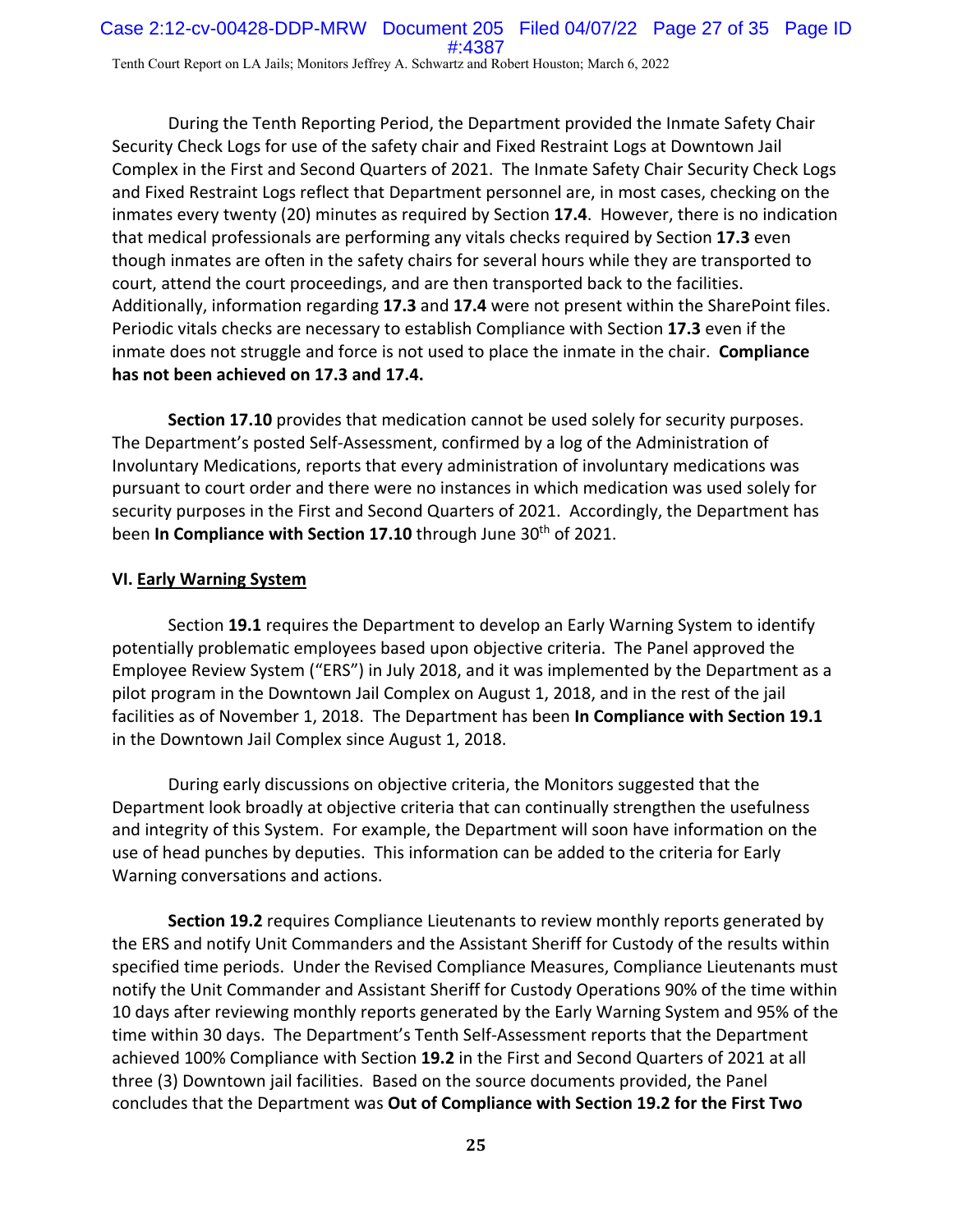### **Quarters of 2021, because information for the Second Quarter was not available on SharePoint**.

**Section 19.3** requires Unit Commanders to determine whether problematic employees should be placed on a performance mentoring program. For each potentially problematic Department member identified through the Early Warning System, the Unit Commander must consult with the appropriate Chief and document the reasons why any problematic members are not placed on a performance mentoring program.

Based on the documents provided, it appears that Unit Commanders are notifying their appropriate Chief of those instances in which employees are not placed on a performance mentoring program, but they are not engaging in the required consultation with the Chief. Moreover, Unit Commanders at MCJ are not properly documenting the reasons why identified employees are not being placed on performance mentoring programs. Instead, MCJ tends to assign any employee identified by the EWS to some form of remedial training, either "force concepts" or "use of force refresher." The only exceptions appear to be situations in which there is an administrative investigation in progress. **The Panel finds the Department to be out of compliance on Section 19.3.** 

The Department argues that they should be found in compliance on **19.2** and **19.3** largely because of two years of earlier continuous findings of compliance on both Provisions. That would only be true if those two measures were in a group ("bucket") in which all other provisions in the group had been in simultaneous compliance for at least 18 months. The Parties have failed to agree on which provisions are in which groups, or buckets, and the Panel cannot assume answers to that question, which is the exclusive purview of the Parties.

**‐END‐**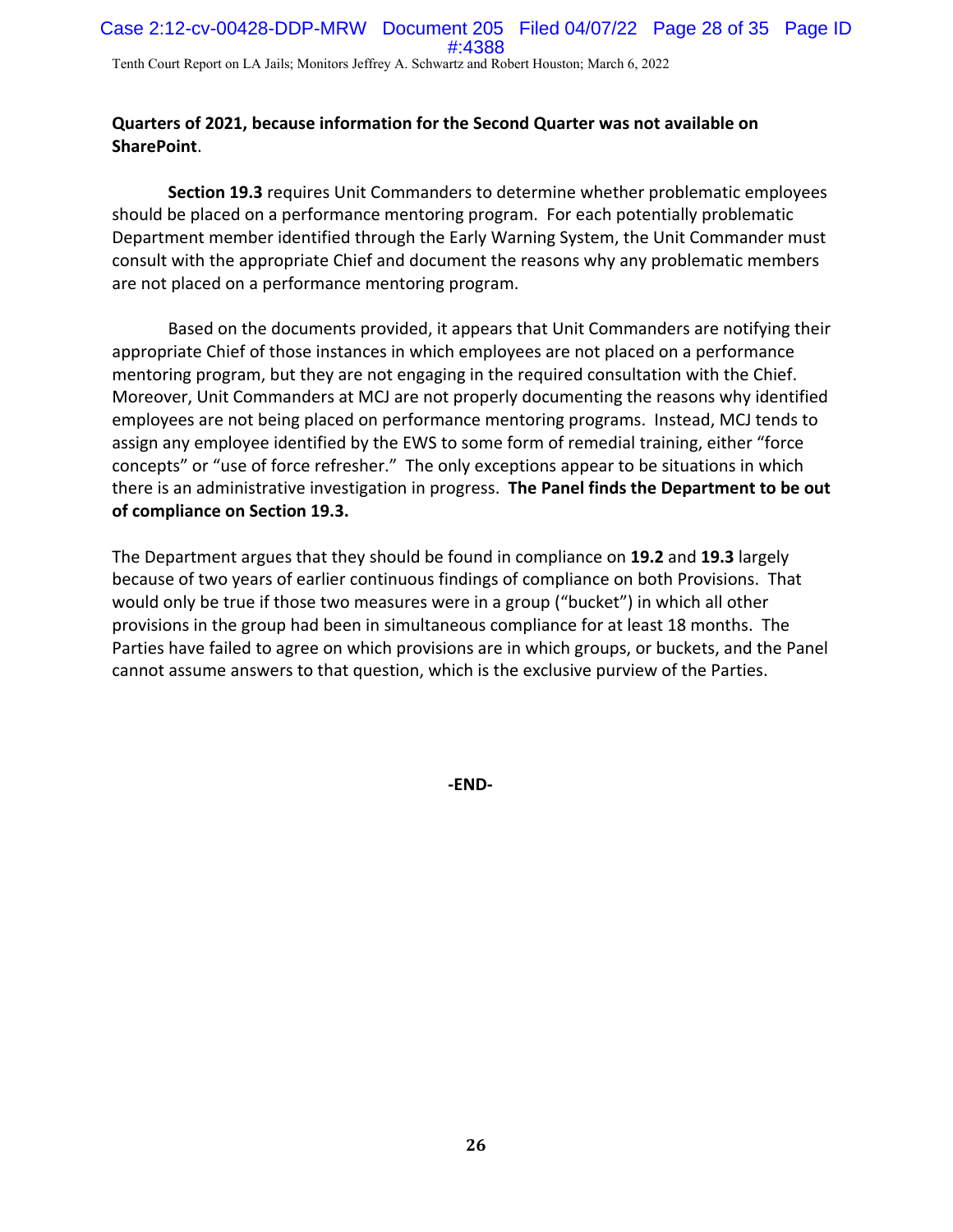# Case 2:12-cv-00428-DDP-MRW Document 205 Filed 04/07/22 Page 29 of 35 Page ID #:4389

Tenth Court Report on LA Jails; Monitors Jeffrey A. Schwartz and Robert Houston; March 6, 2022

### **APPENDIX A**

| NO.               | <b>PROVISION</b>                   | STATUS <sup>3</sup> | DATE <sup>4</sup> |
|-------------------|------------------------------------|---------------------|-------------------|
|                   |                                    |                     |                   |
|                   | Leadership, Administration &       |                     |                   |
|                   | Management                         |                     |                   |
|                   |                                    |                     |                   |
| 1.1               | <b>Assistant Sheriff</b>           | Compliance          | January 1, 2017   |
| 1.2               | Sheriff                            | Compliance          | January 1, 2017   |
| 1.3               | Supervision                        |                     |                   |
| 1.4               | Reports to Board                   | Compliance          | June 12, 2018     |
| 10.1              | Jail Visits                        | Compliance*         | June 30, 2018     |
| 10.2              | Documented Visits                  | Compliance*         | June 30, 2018     |
| 18.1              | Rotation in Custody                | Compliance          | June 30, 2018     |
| 18.2              | Documentation of Rotation          | Compliance          | January 1, 2019   |
| 21.1              | <b>Transfers to Custody</b>        | Compliance          | June 30, 2018     |
|                   |                                    |                     |                   |
|                   | Use of Force Policies &            |                     |                   |
|                   | <b>Practices</b>                   |                     |                   |
|                   |                                    |                     |                   |
| 2.1               | <b>Custody Force Manual</b>        | Compliance          | January 1, 2017   |
| 2.2               | <b>Force Prevention Principles</b> |                     |                   |
| 2.3               | Inmate on Inmate Violence          | Compliance          | July 1, 2019      |
| 2.4               | Use of Force as Discipline         | Compliance          | July 1, 2019      |
| 2.5               | Force on Restrained Inmates        |                     |                   |
| 2.6               | <b>Head Strikes or Kicks</b>       |                     |                   |
| 2.7               | Supervisors Called to Scene        |                     |                   |
| $\overline{2.8}$  | <b>Prevent Excessive Force</b>     | Compliance          | July 1, 2019      |
| 2.9               | <b>Armed Inmates</b>               | Compliance          | July 1, 2019      |
| 2.10              | <b>Authorized Weapons</b>          | Compliance          | July 1, 2019      |
| $\overline{2.11}$ | Planned Chemical Spray             | Compliance**        | January 1, 2020   |
| 2.12              | Chemical Spray & Tasers            | Compliance          | July 1, 2019      |
| 2.13              | <b>Check of Medical Records</b>    |                     |                   |
| 4.1               |                                    | Compliance**        | October 1, 2019   |
| 4.3               | Consult MH professionals           |                     |                   |
|                   | Spray on MH inmates                | Compliance          | October 1, 2019   |

A single asterisk denotes that assessment of the provision was suspended during the Second Quarter of 2020 based on the Department's inability to comply due to COVID-19 restrictions. A double asterisk denotes that there was insufficient data to assess compliance during the First Semester of 2021.

 $\overline{a}$ 

<sup>•</sup> This represents the date the Department came into the compliance that it has maintained through the date of this report.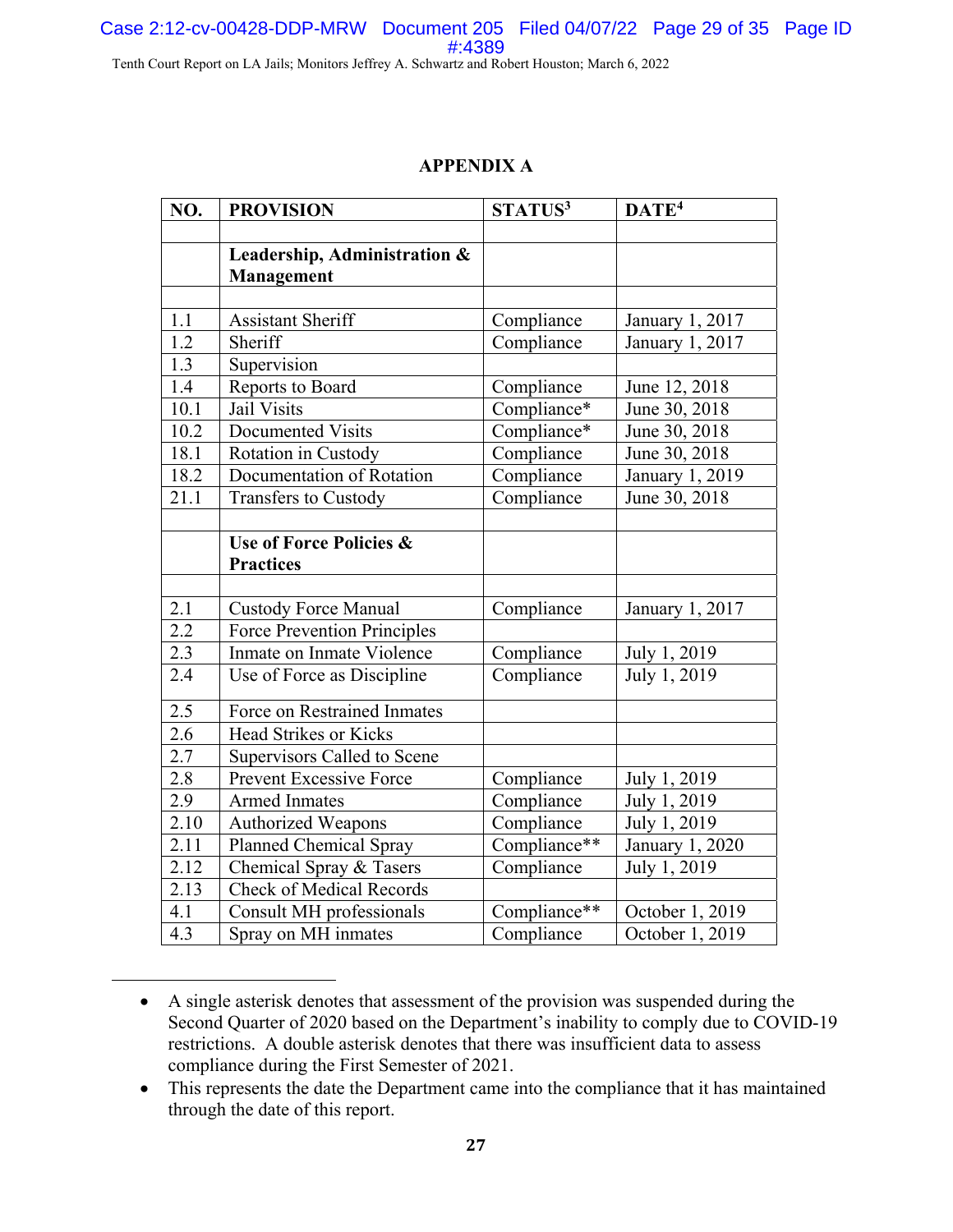#### Case 2:12-cv-00428-DDP-MRW Document 205 Filed 04/07/22 Page 30 of 35 Page ID #:4390

Tenth Court Report on LA Jails; Monitors Jeffrey A. Schwartz and Robert Houston; March 6, 2022

| 4.4              | Cooling Off Periods                     | Compliance** | October 1, 2019 |
|------------------|-----------------------------------------|--------------|-----------------|
| 4.5              | Medical or MH Provider                  | Compliance** | October 1, 2019 |
| 8.2              | <b>Complaints of Retaliation</b>        | Compliance   | January 1, 2017 |
| 9.2              | <b>Escorting of Inmates</b>             | Compliance   | January 1, 2020 |
| 17.2             | <b>Pregnant Inmates</b>                 | Compliance   | January 1, 2017 |
| 17.5             | <b>Minimize Medical Distress</b>        | Compliance   | July 1, 2019    |
| 20.1             | Categories of Force                     | Compliance   | January 1, 2017 |
| 20.2             | <b>Reactive Force</b>                   | Compliance   | January 1, 2017 |
| 20.3             | Planned Use of Force                    |              |                 |
|                  |                                         |              |                 |
|                  | $\text{Training}^5$                     |              |                 |
|                  |                                         |              |                 |
| 3.1              | Use of Force Training                   |              |                 |
| 3.2              | Ethics, Professionalism                 |              |                 |
| 3.3              | <b>Custody Training</b>                 | Compliance   | June 30, 2018   |
| 3.4              | Custody-based scenarios                 | Compliance   | June 30, 2018   |
| $\overline{3.5}$ | Add training/mentoring                  | Compliance   | July 1, 2019    |
| 3.6              | <b>Probation Reviews</b>                | Compliance   | June 30, 2021   |
| 4.6              | Crisis Intervention                     |              |                 |
| 4.7              | Mentally Ill Inmates                    |              |                 |
| 4.8              | Mentally Ill Inmates (for new           | Compliance   | June 30, 2018   |
|                  | Department members)                     |              |                 |
| 4.9              | Crisis Intervention (for new            | Compliance   | June 30, 2018   |
|                  | Department members)                     |              |                 |
| 12.1             | Force Investigations                    | Compliance   | June 30, 2021   |
|                  |                                         |              |                 |
|                  | <b>Investigation &amp; Reporting of</b> |              |                 |
|                  | Force                                   |              |                 |
|                  |                                         |              |                 |
| 4.2              | Mental Health Professionals             | Compliance   | October 1, 2019 |
| 5.1              | Tracking of Force Incidents             | Compliance   | October 1, 2019 |
| 5.2              | Commanders' Reviews                     |              |                 |
| 5.3              | <b>Unexplained Discrepancies</b>        |              |                 |
| 8.3              | <b>CFRC Review</b>                      | Compliance   | June 30, 2021   |
| 11.1             | <b>CFRT</b> Involvement                 | Compliance   | June 30, 2018   |
| 12.2             | <b>Location of Inmate Interviews</b>    |              |                 |
| 12.3             | <b>Suspect Interviews</b>               | Compliance   | July 1, 2019    |
| 12.4             | Uninvolved Supervisors                  | Compliance   | July 1, 2019    |
| 12.5             | Standard Order & Format                 | Compliance   | July 1, 2019    |
| 13.1             | Documenting dishonesty                  | Compliance   | October 1, 2019 |
| 13.2             | Reports of Dishonesty/PREA              | Compliance   | October 1, 2019 |
| 14.1             | Review of Criminal Referrals            | Compliance   | July 1, 2018    |

 $\overline{a}$ 5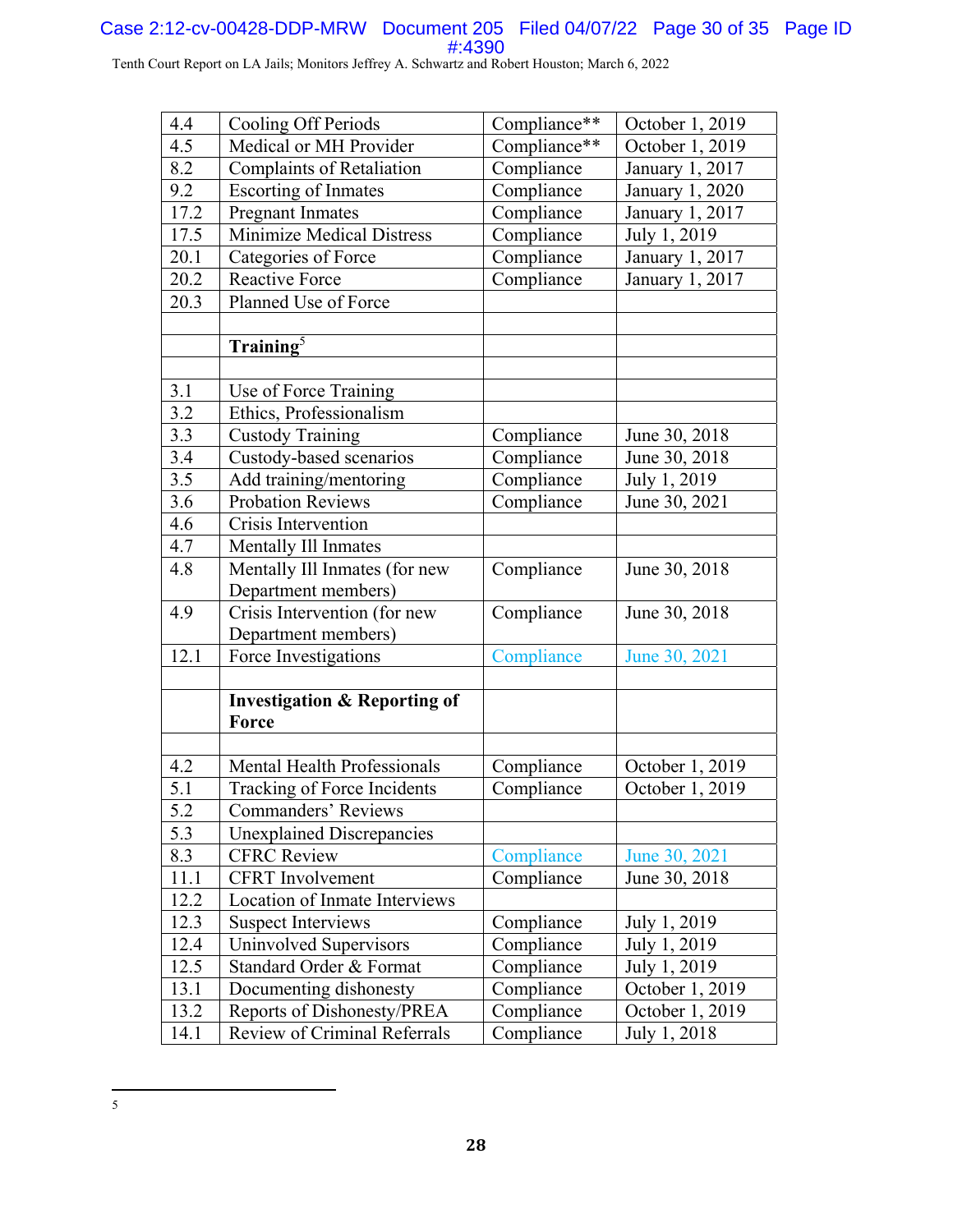### Case 2:12-cv-00428-DDP-MRW Document 205 Filed 04/07/22 Page 31 of 35 Page ID #:4391

Tenth Court Report on LA Jails; Monitors Jeffrey A. Schwartz and Robert Houston; March 6, 2022

| 14.2 | <b>Timeliness of Criminal</b>         |            | July 1, 2018          |
|------|---------------------------------------|------------|-----------------------|
|      | Referrals                             |            |                       |
| 15.1 | <b>Timeliness of Reports</b>          | Compliance |                       |
| 15.2 | <b>All Department Witnesses</b>       | Compliance | July 1, 2019          |
| 15.3 | Force by Other Members                |            |                       |
| 15.4 | Description of Injuries               | Compliance | April 1, 2020         |
| 15.5 | Clarification after Video             | Compliance | July 1, 2019          |
| 15.6 | Separation of Deputies                |            |                       |
| 15.7 | <b>Individual Perceptions</b>         | Compliance | July 1, 2019          |
| 16.1 | <b>Healthcare Assessment</b>          | Compliance | July 1, 2019          |
| 16.2 | Photographs of Injuries               | Compliance | July 1, 2019          |
| 16.3 | Medical Report of Injuries            | Compliance | July 1, 2019          |
|      |                                       |            |                       |
|      | <b>Inmate Grievances</b>              |            |                       |
| 6.1  | Separate Grievance Forms              | Compliance | January 1, 2017       |
| 6.2  | <b>Available Grievance Forms</b>      | Compliance | January 1, 2017       |
| 6.3  | <b>Emergency Grievances Forms</b>     | Compliance | January 1, 2017       |
| 6.4  | Use of Force Grievances               | Compliance | July 1, 2018          |
| 6.5  | Grievances Against Staff              | Compliance |                       |
| 6.6  | <b>Right to Appeal Form</b>           | Compliance | January 1, 2017       |
| 6.7  | <b>Handling Emergency</b>             | Compliance | July 1, 2018          |
|      | Grievances                            |            |                       |
| 6.8  | Notification of Non-Emergency         | Compliance | <b>January 1.2020</b> |
| 6.9  | <b>Grievance Coordinator Review</b>   | Compliance | July 1, 2018          |
| 6.10 | <b>Collection of Grievances</b>       | Compliance | June 30, 2021         |
| 6.11 | Failure to Handle Grievances          |            |                       |
| 6.12 | <b>Tracking Inmate Grievances</b>     | Compliance | July 1, 2018          |
| 6.13 | <b>Grievance Coordinator Tracking</b> | Compliance | July 1, 2018          |
| 6.14 | <b>Grievance Coordinator Reports</b>  | Compliance | July 1, 2018          |
| 6.15 | <b>Grievance Coordinator Analysis</b> | Compliance | July 1, 2018          |
| 6.16 | Centralized Grievance Unit            | Compliance | January 1, 2017       |
| 6.17 | Use of Force Deadline                 | Compliance | October 1, 2019       |
| 6.18 | <b>PREA Deadline</b>                  | Compliance | July 1, 2018          |
| 6.19 | <b>Response to Inmate Grievances</b>  |            |                       |
| 6.20 | Appeals of Grievances                 | Compliance | July 1, 2018          |
| 7.2  | Notification of Results               | Compliance | July 1, 2018          |
| 7.3  | Prisoner-staff Communications         | Compliance | April 1, 2019         |
| 8.1  | Anti-retaliation                      | Compliance | April 1, 2019         |
|      | <b>Use of Restraints</b>              |            |                       |
|      |                                       |            |                       |
| 17.1 | <b>Restraint Provisions</b>           | Compliance | December 1, 2015      |
| 17.3 | <b>Safety Chair Procedures</b>        |            |                       |
| 17.4 | <b>Safety Checks</b>                  |            |                       |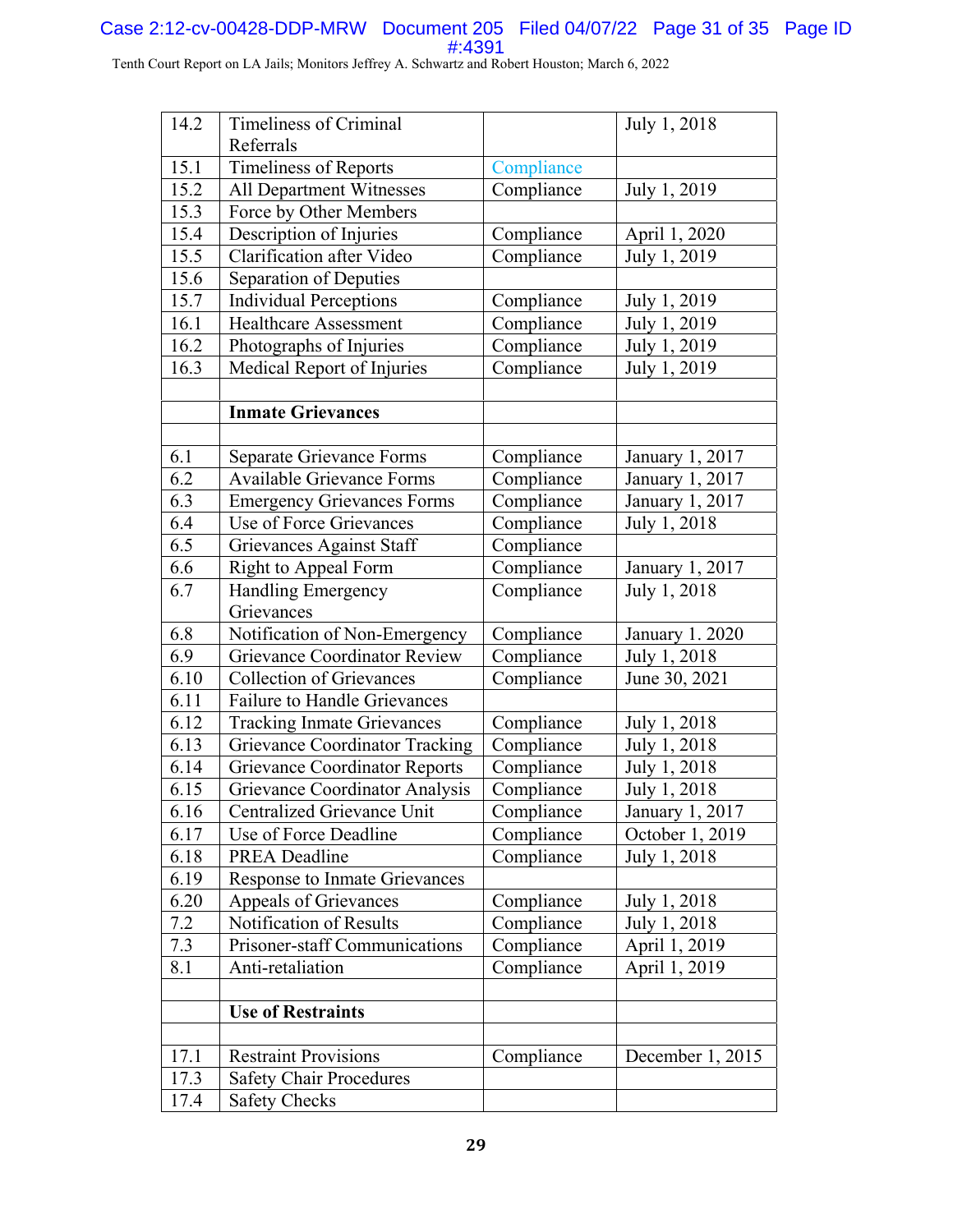### Case 2:12-cv-00428-DDP-MRW Document 205 Filed 04/07/22 Page 32 of 35 Page ID #:4392

Tenth Court Report on LA Jails; Monitors Jeffrey A. Schwartz and Robert Houston; March 6, 2022

| 17.6 | Multi-point Restraint              |                |                |
|------|------------------------------------|----------------|----------------|
|      | Procedures                         |                |                |
| 17.7 | Approval of Multi-point            | Not Applicable |                |
|      | <b>Restraints</b>                  |                |                |
| 17.8 | <b>Continued Use of Restraints</b> | Not Applicable |                |
| 17.9 | Supervisor Approval of             | Not Applicable |                |
|      | <b>Restraints</b>                  |                |                |
| 17.1 | <b>Involuntary Medications</b>     | Compliance     | July 1, 2018   |
| 0    |                                    |                |                |
|      |                                    |                |                |
|      | <b>Early Warning System</b>        |                |                |
|      |                                    |                |                |
| 19.1 | Development of EWS                 | Compliance     | August 1, 2018 |
| 19.2 | Review of ERS (EWS) reports        |                |                |
| 19.3 | Performance Mentoring              |                |                |
|      | Programs                           |                |                |

# **Appendix B**

# **Monitor Recommendations for bringing LASD into Compliance with Rosas Implementation Plan**

- 1) Reissue WRAP policy strengthening emphasis on requirement that a Sergeant must approve every use in advance and be present for application of WRAP. Also emphasize that WRAP is restricted to situations in which inmate has been assaultive toward staff, as opposed to resistive; or situations in which the inmate has a history of assaults against staff. Hold line staff and supervisors accountable if this policy is violated. The WRAP is subject to scrutiny under Provision 17.5.
- 2) Authorize one or both remaining Monitors to rehire, or hire new, auditors to verify data.
- 3) Finalize revisions to Prohibited Force policy (CDM 7-01/030.00) that further restricts use of head strikes with personal weapons, kicking, and the use of force on restrained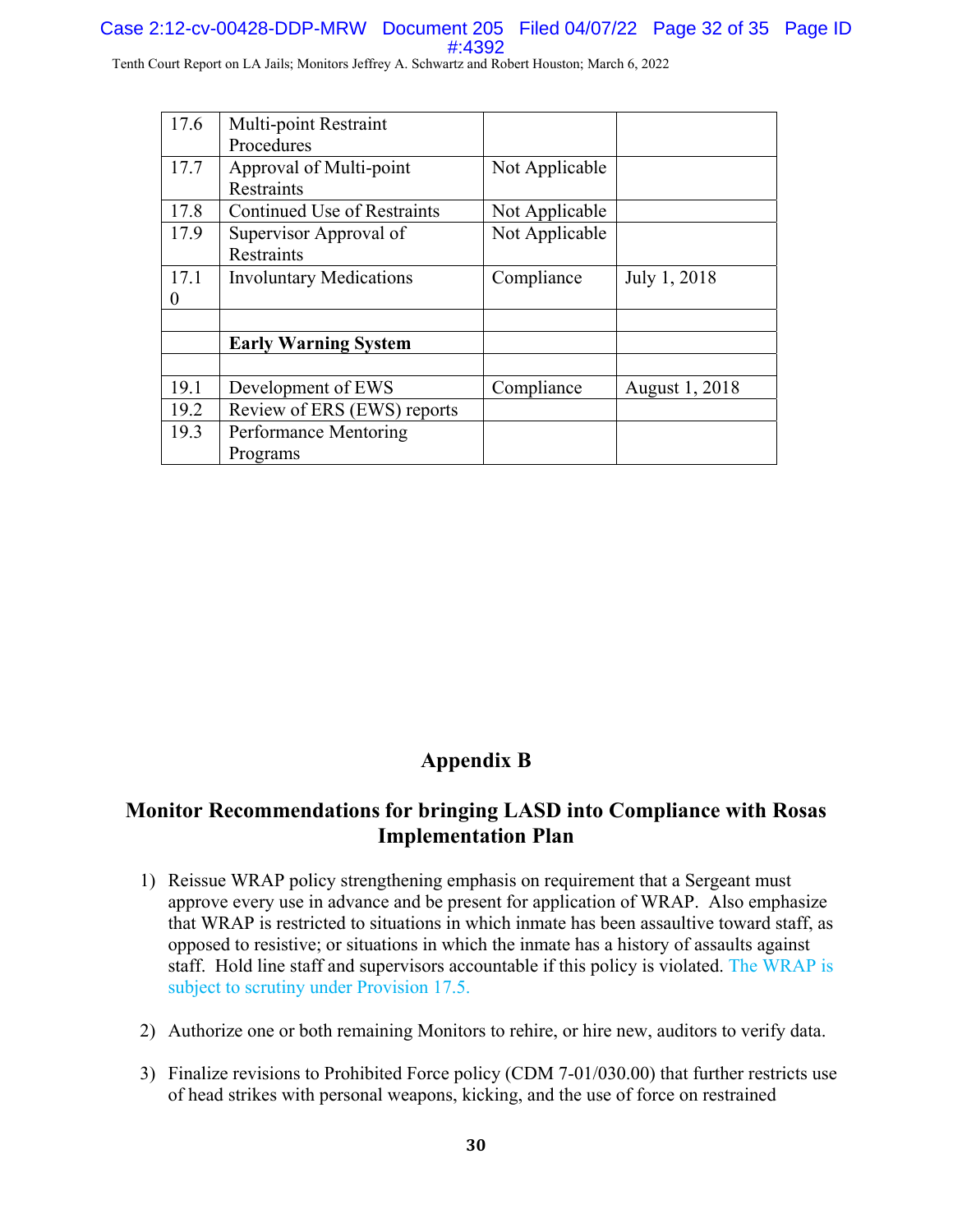inmates, including adding a requirement that use of head strikes with personal weapons, kicking, and use of force on restrained inmates may be used only when there are no other reasonable means to avoid serious physical injury, including, specifically, stepping away from an inmate or otherwise using non-violent methods to avoid or de-escalate a confrontation with an inmate.

- 4) Remove references to high risk/assaultive behavior as rationales for use of force in all use of force policy and training materials and discontinue use of force options chart in all custody training. Citizen's Commission on Jail Violence Recommendation 14.
- 5) Require any personnel who have employed head strikes to explain in his/her report(s) the decision to do so and how doing so was consistent with the revised Prohibited Force policy including why there were no other reasonable means to avoid serious physical injury.
- 6) Require any supervisor reviewing use of force incident in which head strikes were used to specifically evaluate whether the use of head strikes was consistent with the revised Prohibited Force policy, including (i) whether there were no other reasonable means to avoid serious physical injury and (ii) whether the explanation from the LASD personnel was credible given all the evidence available to the supervisor.
- 7) Discipline should be the presumptive consequence for any personnel who employed head strikes and failed to explain in his/her report(s) the decision to do so and how doing so was consistent with the revised Prohibited Force policy including why there were no other reasonable means to avoid serious physical injury. Discipline imposed may not be solely a Performance Log Entry or re-training or limited to a Performance Log Entry and re-training.\*
- 8) Discipline should be the presumptive consequence for any personnel found to have violated the head strike provision of the revised Prohibited Force policy (CDM 7- 01/030.00). Discipline imposed may not be solely a Performance Log Entry or retraining or limited to a Performance Log Entry and re-training. Any personnel who violated the head strike provision and is not terminated must be placed in a formal and adequate performance review program. (Rosas Implementation Plan 13.1)
- 9) Discipline should be the presumptive consequence for any supervisor who fails to specifically evaluate whether any use of head strikes was consistent with revised Prohibited Force policy including (i) whether there were no other means to avoid physical injury and (ii) whether the explanation from the LASD personnel was supportable given all the evidence available to the supervisor. Discipline imposed may not be solely a Performance Log Entry or re-training or limited to a Performance Log Entry and re-training.

 $\overline{a}$ 

<sup>\*</sup> While supervisors are encouraged to require supplemental training for personnel found to have violated the Prohibited Force, Force Prevention, and Recalcitrant Inmate policies, supplemental training may not be in lieu of imposing discipline.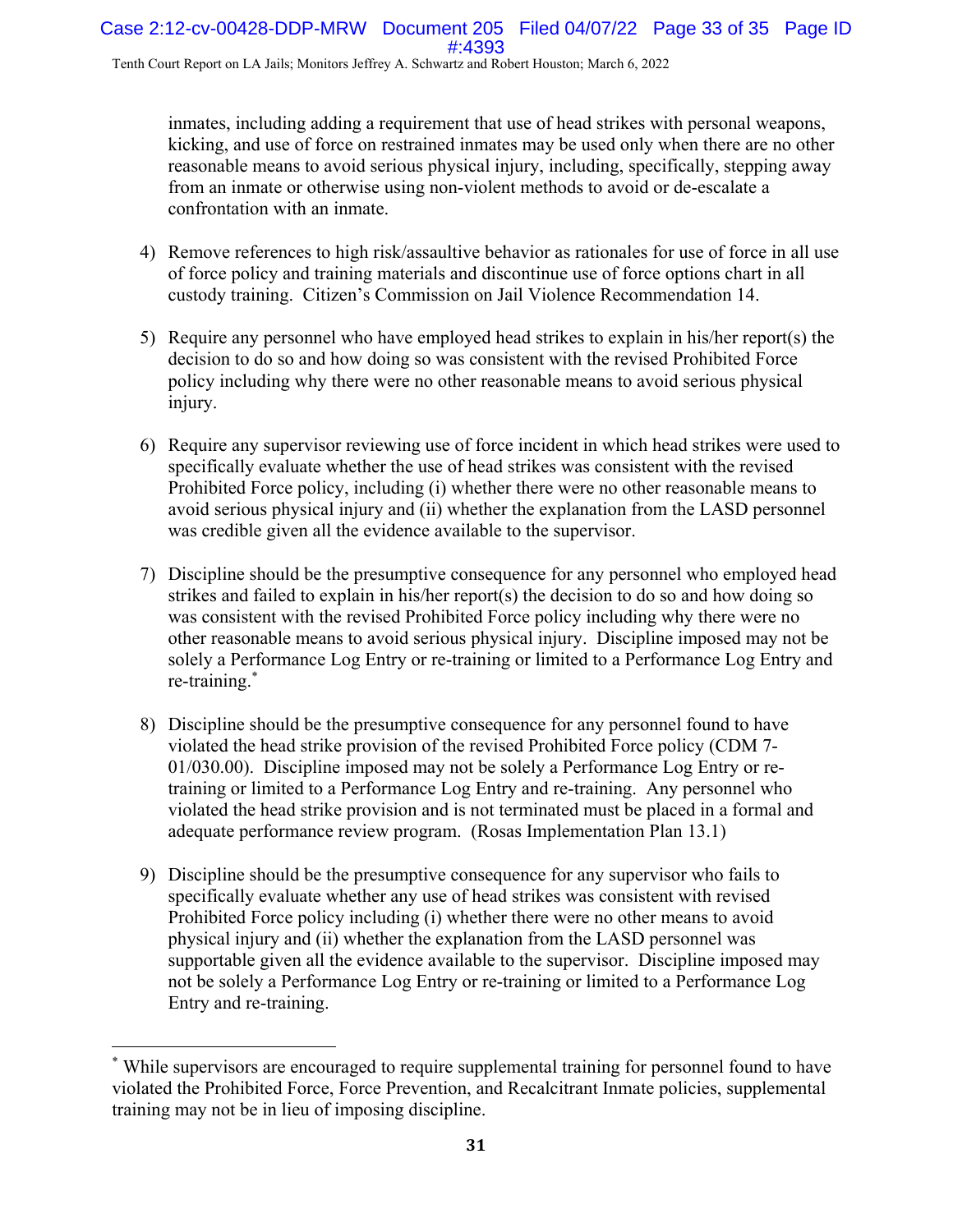- 10) Discipline should be the presumptive consequence for any supervisor who concludes that a use of head strikes that violated revised Prohibited Force policy was reasonable and consistent with LASD policy. Discipline imposed may not be solely a Performance Log Entry or re-training or limited to a Performance Log Entry and re-training.
- 11) Discipline should be the presumptive consequence for any personnel found to have failed to employ de-escalation tactics, including failing to call a supervisor to the scene when time and circumstances permitted, or otherwise violating the policy on handling insubordinate, recalcitrant, hostile, or aggressive inmates (CDM 7-02/020.00). Discipline imposed may not be solely a Performance Log Entry or re-training or limited to a Performance Log Entry and re-training.
- 12) Discipline should be the presumptive consequence for any supervisor who concludes that any personnel found to have failed to employ de-escalation tactics, including failing to call a supervisor to the scene when time and circumstances permitted, or otherwise violating the policy on handling insubordinate, recalcitrant, hostile, or aggressive inmates (CDM 7-02/020.00), acted reasonably and in a manner consistent with LASD policy. Discipline imposed may not be solely a Performance Log Entry or re-training or limited to a Performance Log Entry and re-training.
- 13) Discipline should be the presumptive consequence for any personnel found to have written any report that contains clear inconsistencies between actions taken leading up to or during use of force incident and any video of that incident. Discipline imposed may not be solely a Performance Log Entry or re-training or limited to a Performance Log Entry and re-training.
- 14) Discipline should be the presumptive consequence for any supervisor who fails to note and recommend discipline for any personnel who wrote any report that contains clear inconsistencies between actions taken leading up to or during use of force incident and any video of that incident. Discipline imposed may not be solely a Performance Log Entry or re-training or limited to a Performance Log Entry and re-training.
- 15) Custody Division Executives and the Office of the Inspector General should re-examine effectiveness of CFRC process and how it is being used to do critical analysis of all Category 2 uses of force, including how it is functioning to evaluate disciplinary decisions and how it interacts with the Custody Force Review Team processes, to ensure that policy violations are timely identified and appropriately addressed and that all responsible personnel – including high-level managers -- are held accountable.
- 16) Department Executives and the Office of the Inspector General should re-examine both effectiveness of IAB review of category 3 cases, and EFRC review and policy determinations on category 3 cases and determine whether category 3 force incidents should instead be investigated and analyzed within the custody division rather than by IAB and EFRC